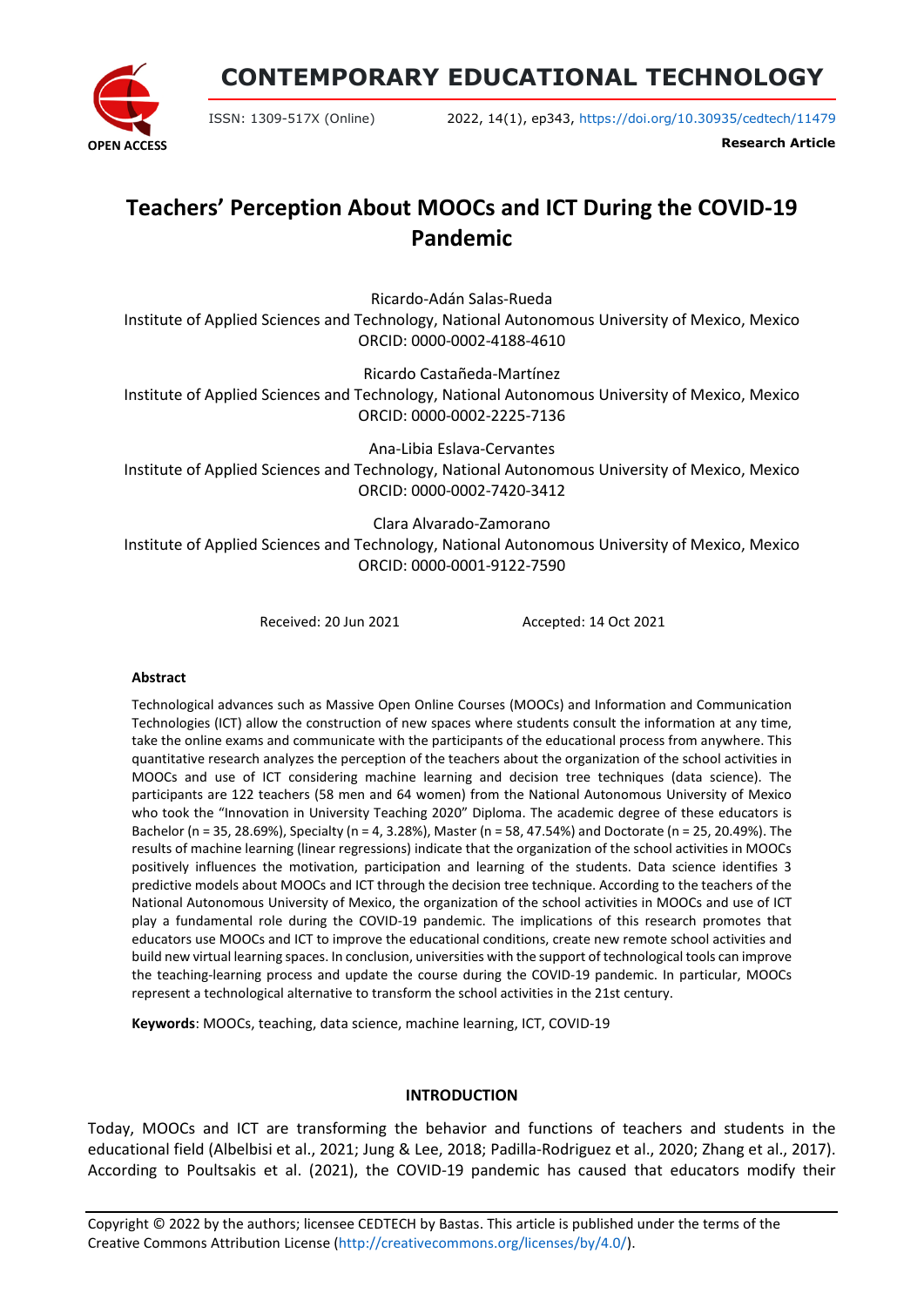educational practices through technological advances such as Digital Learning Objects (DLOs) and Digital Simulation Tools (DST). In the same way, teachers use MOOCs to organize creative school activities where students have an active role during the learning process (Almatrafi et al., 2018; Hsu et al., 2018; Otto et al., 2018).

During the 21st century, technological tools are causing that universities update the teaching-learning process in order to meet the demands of the students about the use of new educational methods and strategies (Doo et al., 2020; Papadakis et al., 2018; Pilli & Admiraal, 2016; Zhou, 2017). For example, the incorporation of Learning Management Systems (LMS) such as Moodle in the educational field favors the interaction and communication at any time through mobile phones (Papadakis et al., 2017; Salas-Rueda et al., 2020). In addition, universities use virtual reality together with MOOCs to improve the teaching-learning conditions(Zhang et al., 2018). Similarly, the use of MOOCs and social networkssuch as Facebook and Twitter allow achieving the innovation in the educational field (Bozkurt et al., 2018).

The incorporation of MOOCs in the school activities is causing the creation of new educational spaces that favor the active role of students during the learning process (Adam, 2020; Brooker et al., 2018; Lee & Chung, 2019). In fact, students actively participate in MOOCs by reviewing the videos (Chiu & Hew, 2018), taking the online exams (Zhou, 2017), consulting the information (Brooker et al., 2018) and conducting the discussion forums (Chen et al., 2020; Xing, 2019). In particular, Coursera is increasing the number of students who use MOOCs (Kang, 2020; Thomas & Nedeva, 2018; Zhou, 2017).

The benefits of MOOCs are related to the massive participation, realization of discussion forums and communication between the students and teachers (Li et al., 2020; Zhang et al., 2017). For example, Coursera, EdX, Iversity, XuetangX and ICourse163 allow that students consult the contents of the courses and actively participate from anywhere (Thomas & Nedeva, 2018; Zhang et al., 2017). Likewise, MOOCs facilitate the organization and performance of collaborative activities at any time through the communication and discussion tools (Albelbisi & Yusop, 2019; Li et al., 2020; Zhou, 2017). Also, these platforms allow the access to the information of the courses from anywhere (Fernandez-Díaz et al., 2020; Watson et al., 2018; Zhou, 2017).

Technological advances are changing the planning and organization of the courses under the distance and face-to-face modalities(Arnavut et al., 2020; Kim et al., 2021; Zhu et al., 2021). In particular, the incorporation of MOOCs in the school activities allows the creation of new virtual spaces for learning and teaching (Albelbisi et al., 2021; Kim et al., 2021; Lorente-Ruiz et al., 2021). During the COVID-19 pandemic, educators looked for and used new educational strategies and ICT to plan creative activities, update the courses and facilitate the teaching-learning process at any time (Del-Castillo-Olivares & Del-Castillo-Olivares, 2021).

This quantitative research analyzes the perception of the teachers about the organization of the school activities in MOOCs and use of ICT considering machine learning and decision tree techniques (data science). Therefore, the research questions are:

- What is the impact about the organization of the school activities in MOOCs?
- How the organization of the school activities in MOOCs influences the use of ICT for the motivation, participation and learning of the students?
- What is the impact about the use of ICT in the motivation, participation and learning of the students?
- What are the predictive models about the organization of the school activities in MOOCs and use of ICT in the educational field?

## **MOOCs AND ICT IN THE EDUCATIONAL FIELD**

Technological advances such as MOOCs and ICT are changing the planning, organization and implementation of the school activitiesin the 21st century (Almeida & Hilleshein-de-Souza, 2020; Li, 2017; Oliveira, 2019; Vazde-Oliveira, 2017). Various countries such as the United States, China and Spain are using MOOCs to update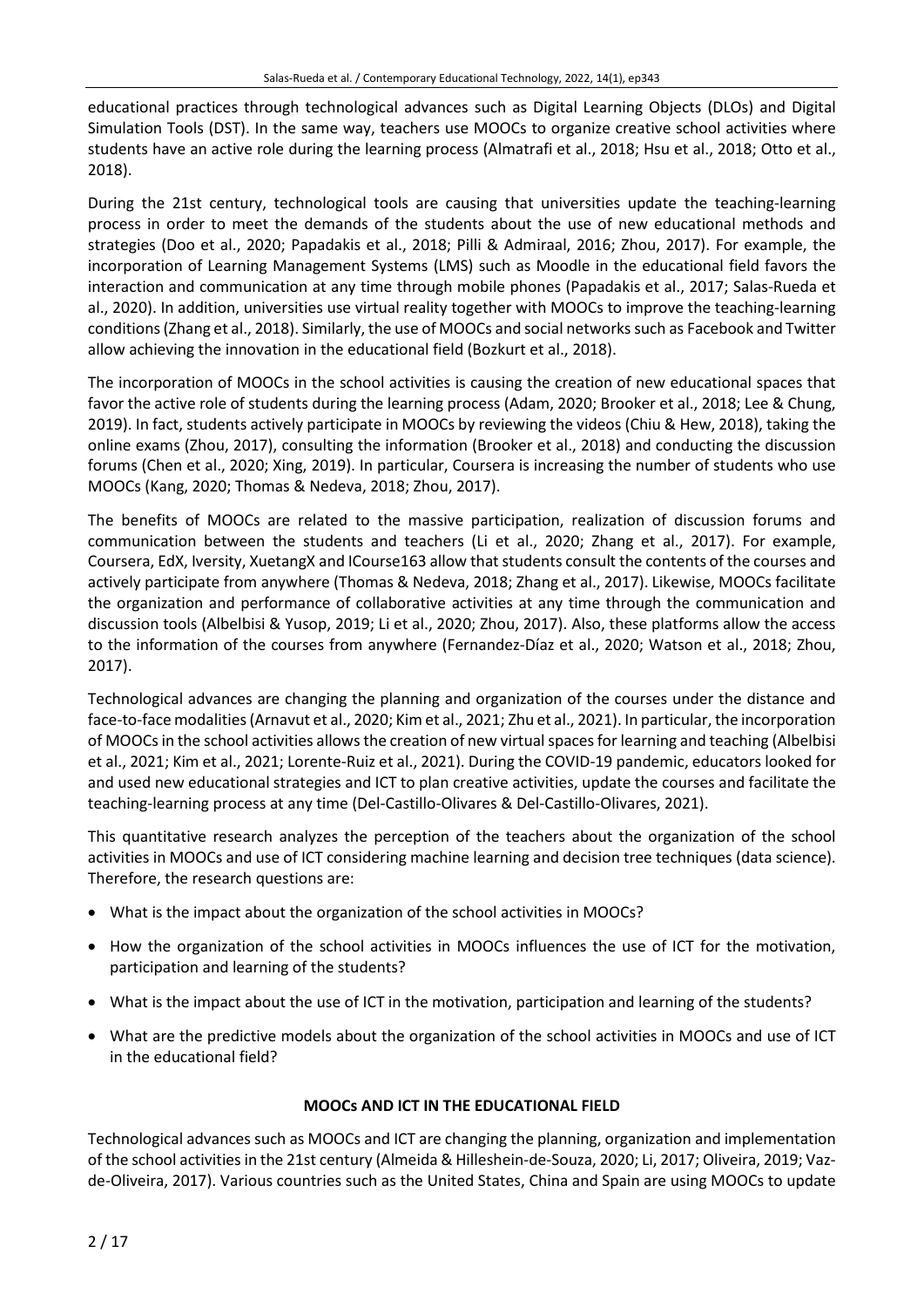courses and facilitate the personalization of the learning process (Wahid et al., 2020). For example, the use of MOOCs in the English course facilitated the students' autonomy and increased the motivation during the teaching-learning process (Kim et al., 2021). Also, mobile devices such as smartphone and tablet are changing the way to consult the information in these technological tools (Shen, 2018).

According to Arnavut et al. (2020), the Connectivism Theory of Siemens about the technological development and change of the human lives caused the emergence of MOOCs. In fact, the appearance of these technological tools in the educational field was in 2008 (Lorente-Ruiz et al., 2021). At Stanford University, a MOOC different from Siemens called xMOOC was designed in 2011 considering the traditional teaching style (Khalid et al., 2020). Currently, MOOCs allow the consultation of videos, realization of discussion forums and resolution of online exams from anywhere (Joo et al., 2018; Oudeweetering & Agirdag, 2018; Tsai et al., 2018).

Initially, MOOCs were used to meet the educational demands of adults(Arnavut et al., 2020; Zhu et al., 2021). Over time, the openness and flexibility of these technological tools led that universities design new courses to facilitate the teaching-learning process from any country (Zhu et al., 2021).

The incorporation of MOOCs in the school activities has led to the optimization of flexibility, time availability, tuition costs, student coverage and previous requirements (Albelbisi et al., 2021; Medina-Labrador et al., 2020). Since 2013, Spanish universities invested in these technological tools to improve the educational quality through the organization and implementation of courses about Mathematics, Physics and Chemistry (Lorente-Ruiz et al., 2021).

Furthermore, Albelbisi et al. (2021) mention that the interest of the students about the use of MOOCs is increasing due to the flexibility of time and space during the teaching-learning process. In Turkey, the teachers of primary, secondary and university used Blended Learning and MOOCs to facilitate the active role of students from anywhere (Arnavut et al., 2020).

# **Use of MOOCs in the Educational Field**

Today, teachers use MOOCs to create new learning spaces and carry out creative school activities (Cisel, 2019; Li et al., 2020; Wise & Cui, 2018). For example, the use of MOOCs improved the teaching-learning conditions in the courses of Bioelectricity (Zhou, 2017), Education (Brooker et al., 2018), Introduction to Programming (Luik & Lepp, 2021), Poetry (Chiu & Hew, 2018), Pedagogy (Bozkurt et al., 2018), Informatics (Ji, 2016), Modern Educational Technology (Li, 2017), Administration (Kang, 2020), News Transmission (Shen, 2018), Statistics (You, 2019), and Psychology (Martin et al., 2018).

In the Introduction to Programming course, the students developed their computer skills, increased their motivation and participated actively from anywhere through a MOOC (Luik & Lepp, 2021). In the same way, Duke University transformed the teaching-learning process about bioelectricity through the incorporation of technology in the school activities (Zhou, 2017). In particular, the use of a MOOC facilitated the assimilation of knowledge about bioelectricity by consulting the content and taking the exams at any time (Zhou, 2017).

Educational institutions are using MOOCs to offer different courses and facilitate the learning process from anywhere (Brooker et al., 2018; Shukor & Abdullah, 2019). For example, the University of Melbourne in partnership with Coursera designed the course of "Assessment and Teaching Skillsin the Twenty First Century MOOC" (ATS21C) in order to facilitate the assimilation of knowledge about pedagogy and develop the skills about the assessment in the educational field (Brooker et al., 2018). In the same way, the MOOC called "Job Success" on Coursera facilitated the learning process about administration by consulting the videos and taking the online exams (Kang, 2020).

Technological advances such as MOOCs are changing the way of organizing and carrying out the school activities (Carmo-Silva et al., 2020; Chiu & Hew, 2018; Khalid et al., 2020; Paton et al., 2018). For example, Coursera offered the Poetry course where students consulted videos in the English, Spanish and German languages at any time (Chiu & Hew, 2018). Even, the students of the Poetry course participated actively in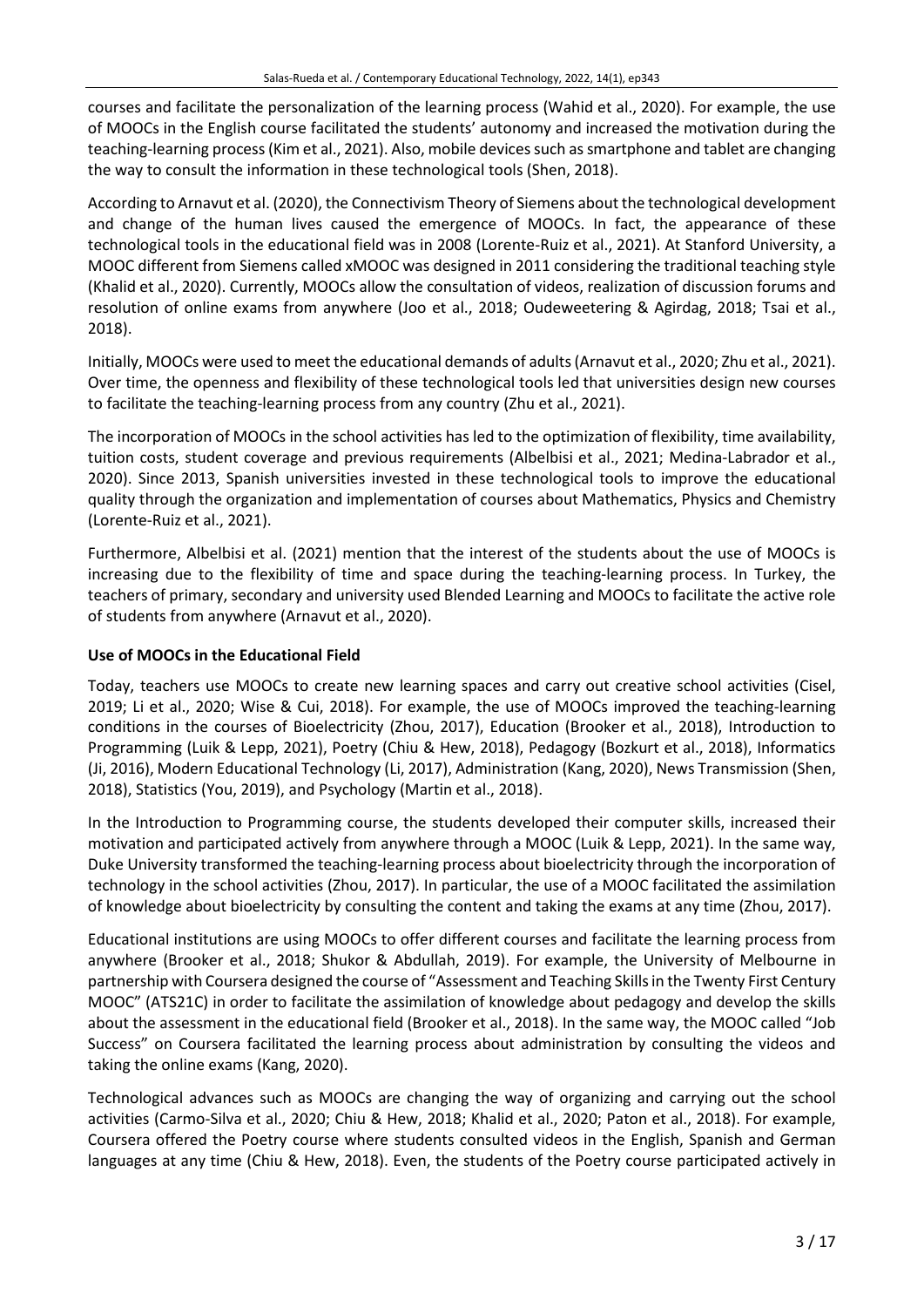this MOOC through the delivery of writing assignments and realization of discussion forums (Chiu & Hew, 2018).

According to Wahid et al. (2020), the use of MOOCs has improved the educational process in the areas of Computer science, Social sciences, Engineering, Mathematics, Decision sciences, Medicine, Psychology, Education and Chemistry (Wahid et al., 2020). In the Psychological Perspectives course, the students played a leading role during the learning process about sports psychology by consulting the videos and taking the exams in MOOC (Martin et al., 2018). The results about the use of this technological tool are the improvement of the academic performance, construction of new educational virtualspaces and increased ofthe motivation during the realization of school activities (Martin et al., 2018). Also, Coursera and Twitter facilitated the analysis, discussion, and interpretation about digital education topics and developed the students' skills (Bozkurt et al., 2018).

In Shandong, the use of the MOOC in the school activities facilitated the learning process during the Modern Educational Technology course through the consultation of audio materials, videos, and animations (Li, 2017). In fact, these students actively participated during the learning process, increased their motivation, and improved their academic performance (Li, 2017).

In the News Transmission course, the use of a MOOC facilitated the assimilation of knowledge and developed the skills of the students through the consultation of audio materials and videos (Shen, 2018). In fact, mobile devices such as smartphones and tablets allowed the consultation of information from anywhere and realization of the collaborative work during this course (Shen, 2018). In the same way, the students of the Statistics course used a MOOC to develop their mathematical skills and realize the discussion forums and online exams (You, 2019).

The incorporation of MOOCs in the field of computing facilitated the development of digital skills, realization of the school activities from any place and communication between teachers and students during the learning process (Jafari et al., 2018; Ji, 2016; Paton et al., 2018). In the Fundamentals of Computers course, the consultation of the audiovisual contents in MOOCs increased the enthusiasm of the students, facilitated the learning process about computing, allowed the autonomy of the participants and improved the academic performance (Ji, 2016).

Also, Santoso et al. (2019) mention that the design of MOOCs must allow sending the messages to the instructor, conducting the discussion forums, paying for certificates, submitting the assignments and taking the exams online. Finally, teachers have the opportunity to improve the teaching-learning conditionsthrough technology (Broeck et al, 2020; Gregori et al., 2018; Medina-Labrador et al., 2020; Shen, 2018). In particular, the use of MOOCs in the educational field facilitates the active participation of students (Broeck et al, 2020; Chen et al., 2020), increases the motivation during the learning process (Hsu et al., 2018; Lee & Chung, 2019) and improves the academic performance (Xing, 2019; You, 2019).

## **METHOD**

The general aim of this quantitative research is to analyze the perception of the teachers about the organization of the school activities in MOOCs and use of ICT in the educational field considering machine learning and decision tree techniques (data science). The particular aims are (1) analyze the impact about the organization of the school activities in MOOCs (2) analyze the impact of ICT in the motivation, participation and learning of the students (3) analyze the impact of MOOCs in the motivation, participation and learning of the students through the machine learning technique and (4) establish 3 predictive models about the organization of the school activities in MOOCs and use of ICT through the decision tree technique.

## **Participants**

The participants are 122 teachers (58 men and 64 women) from the National Autonomous University of Mexico who took the "Innovation in University Teaching 2020" Diploma. The academic degree of these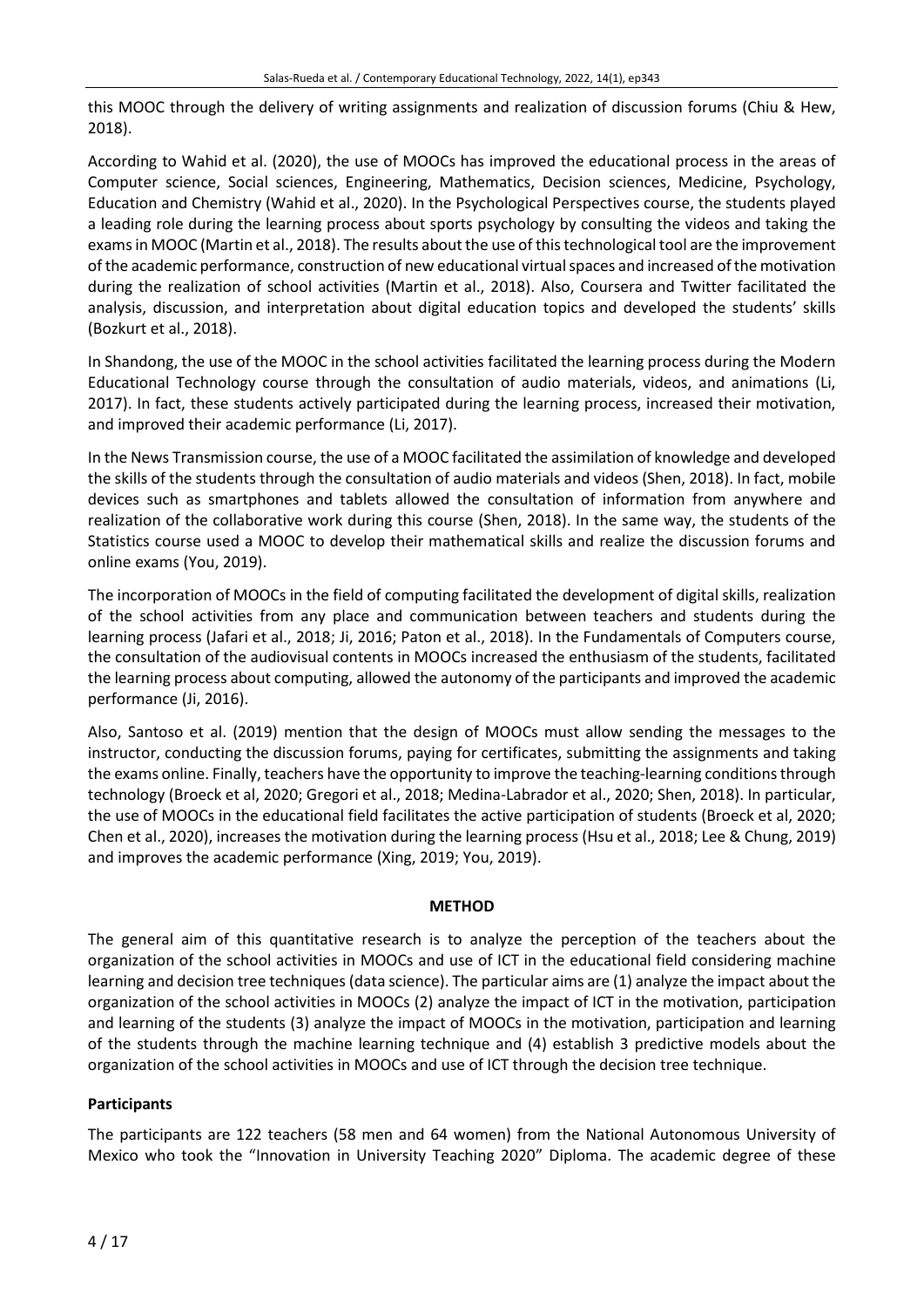

Analysis Classroom of the Future model Implementation **Figure 1.** "Innovation in University Teaching" diploma



**Figure 2.** Model used to analyze the perception of the teachers

educators is Bachelor (n = 35, 28.69%), Specialty (n = 4, 3.28%), Master (n = 58, 47.54%) and Doctorate (n = 25, 20.49%).

## **Procedure**

In May 2020, the National Autonomous University of Mexico offered the "Innovation in University Teaching" Diploma to facilitate the teaching-learning process during the COVID-19 pandemic through the use of the pedagogic and technological model called "Classroom of the Future" (See **Figure 1**).

**Figure 2** showsthe model used to analyze the perception of the teachers about the organization of the school activities in MOOCs and use of ICT considering data science.

The COVID-19 pandemic is causing that teachers seek new ways to facilitate the learning process (Atencio et al., 2021; Grande-de-Prado et al., 2021; Llorens-Largo et al., 2021). In particular, MOOCs allow the access to the information at any time and increase the motivation of the students during the learning process (Chen et al., 2020; Joo et al., 2018; Oudeweetering & Agirdag, 2018). Therefore, the hypothesis about MOOCs and the motivation is:

• Hypothesis 1 (H1): The organization of the school activities in MOOCs positively influences the motivation of the students

Various authors (e.g., Jafari et al., 2018; Ji, 2016; Paton et al., 2018) mention that MOOCs allow the creation of new educational spaces in order to facilitate the active role of the students during the learning process. Therefore, the hypothesis about MOOCs and the participation of the students is:

• Hypothesis 2 (H2): The organization of the school activities in MOOCs positively influences the participation of the students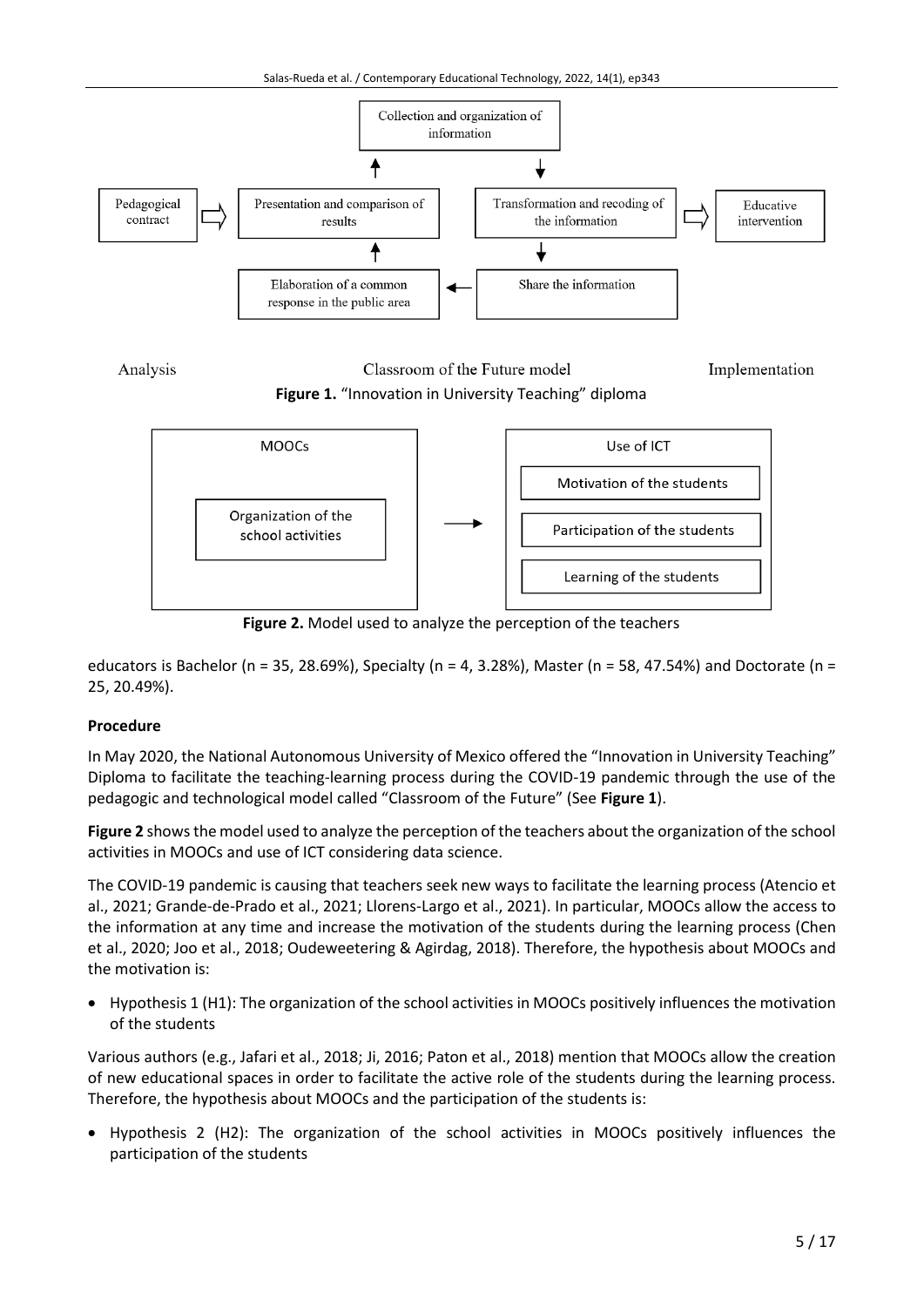| No.            | Variable        | Dimension       | Question                                        | Answer             | n            | $\%$   |
|----------------|-----------------|-----------------|-------------------------------------------------|--------------------|--------------|--------|
| $\mathbf{1}$   | Profile of the  | Sex             | 1. Indicate your sex                            |                    |              |        |
|                | teachers        |                 |                                                 | Man                | 58           | 47.54% |
|                |                 |                 |                                                 | Woman              | 64           | 52.46% |
|                |                 | Maximum         | 2. Indicate your maximum                        |                    |              |        |
|                |                 |                 | degree of study degree of study                 | Bachelor's degree  | 35           | 28.69% |
|                |                 |                 |                                                 | Specialty's degree | 4            | 3.28%  |
|                |                 |                 |                                                 | Master's degree    | 58           | 47.54% |
|                |                 |                 |                                                 | Doctorate's degree | 25           | 20.49% |
| $\overline{2}$ | Technology in   | <b>MOOCs</b>    | 3. MOOCs facilitate the                         |                    |              |        |
|                | the educational |                 | organization of new school                      | Very much (1)      | 35           | 28.69% |
|                | field           |                 | activities                                      | Much $(2)$         | 47           | 38.52% |
|                |                 |                 |                                                 | Little (3)         | 36           | 29.51% |
|                |                 |                 |                                                 | Very little (4)    | 4            | 3.28%  |
|                |                 | Motivation of   | 4. The use of ICT in the                        |                    |              |        |
|                |                 | the students    | educational field increases the Very much (1)   |                    | 56           | 45.90% |
|                |                 |                 | motivation of the students                      | Much $(2)$         | 51           | 41.80% |
|                |                 |                 |                                                 | Little (3)         | 15           | 12.30% |
|                |                 |                 |                                                 | Very little (4)    | $\Omega$     | 0.00%  |
|                |                 |                 | Participation of 5. The use of ICT in the       |                    |              |        |
|                |                 | the students    | educational field increases the Very much (1)   |                    | 59           | 48.36% |
|                |                 |                 | participation of the students                   | Much $(2)$         | 47           | 38.52% |
|                |                 |                 |                                                 | Little (3)         | 15           | 12.30% |
|                |                 |                 |                                                 | Very little (4)    | $\mathbf{1}$ | 0.82%  |
|                |                 | Learning of the | 6. The use of ICT in the                        |                    |              |        |
|                |                 | students        | educational field facilitates the Very much (1) |                    | 58           | 47.54% |
|                |                 |                 | learning of the students                        | Much $(2)$         | 39           | 31.97% |
|                |                 |                 |                                                 | Little (3)         | 23           | 18.85% |
|                |                 |                 |                                                 | Very little (4)    | 2            | 1.64%  |

**Table 1.** Questionnaire about MOOCs and use of ICT

The use of MOOCs in the educational field facilitates the understanding of school subjects from anywhere (Li, 2017). Therefore, the hypothesis about MOOCs and the learning of the students is:

• Hypothesis 3 (H3): The organization of the school activities in MOOCs positively influences the learning of the students

Data science identifies the following predictive models about the organization of the school activities in MOOCs and use of ICT through the decision tree technique:

- Predictive Model 1 (PM1) about the organization of the school activities in MOOCs and use of ICT for the motivation of the students
- Predictive Model 2 (PM2) about the organization of the school activities in MOOCs and use of ICT for the participation of the students
- Predictive Model 3 (PM3) about the organization of the school activities in MOOCs and use of ICT for the learning of the students

## **Data Collection**

Data collection was carried out during the realization of "Innovation in University Teaching" Diploma at National Autonomous University of Mexico. **Table 1** shows the questionnaire used to collect the data about MOOCs and use of ICT.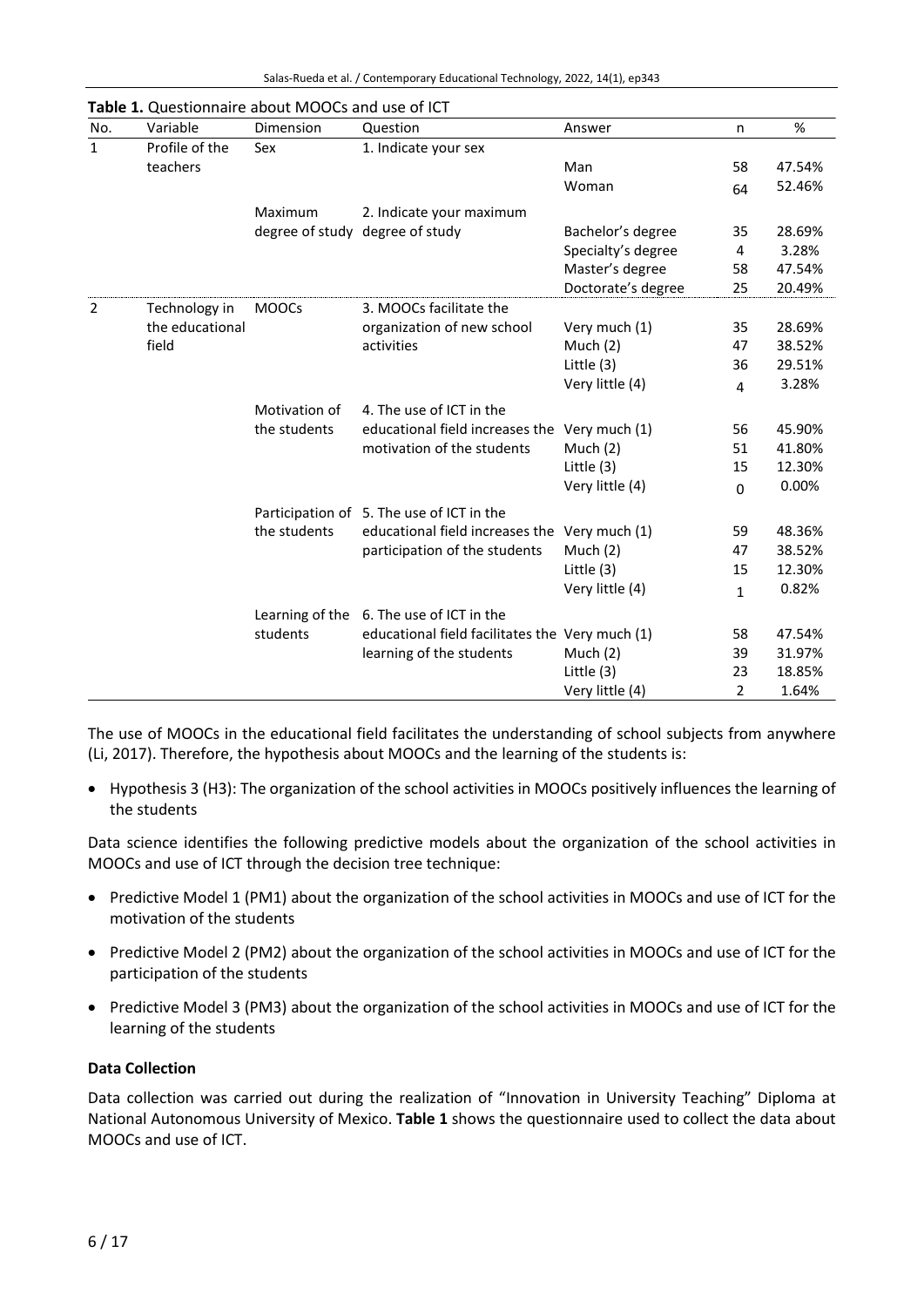| Variable        | Dimension                 | Load factor | Cronbach's<br>Alpha | Average Variance<br>Extracted | Composite<br>Reliability |
|-----------------|---------------------------|-------------|---------------------|-------------------------------|--------------------------|
| Technology in   | <b>MOOCS</b>              | 0.547       | 0.743               | 0.584                         | 0.845                    |
| the educational | Motivation of students    | 0.811       |                     |                               |                          |
| field           | Participation of students | 0.856       |                     |                               |                          |
|                 | Learning of students      | 0.804       |                     |                               |                          |

#### **Table 2.** Validation of the questionnaire about MOOCs and use of ICT



**Figure 3.** Use of the Rapidminer tool for the machine learning technique



**Figure 4.** Use of the Rapidminer tool for the decision tree technique

The values of the Load factor (> 0.500), Cronbach's Alpha (> 0.600) and Composite Reliability (> 0.700) are necessary to validate the questionnaire. **Table 2** shows that the values of the Load Factor (> 0.546), Cronbach's Alpha (> 0.740) and Composite Reliability (> 0.840) allow validating the questionnaire. Also, the SPSS software allowed the Exploratory Factor Analysis (EFA) of the "Technology in the educational" variable.

## **Data Analysis**

This research uses the Rapidminer tool to calculate the linear regressions about MOOCs and use of ICT through the machine learning technique and build the predictive models considering the decision tree technique (data science).

Machine learning allows evaluating the research hypothesesthrough the training section (50%, 60% and 70% of the sample). The evaluation section (50%, 40% and 30% of the sample) allows knowing the accuracy of these linear regressions (See **Figure 3**).

Data science allows the construction of the predictive models about MOOCs and use of ICT through the decision tree technique. The information about the use of ICT, MOOCs and teacher's profile is used to build 3 predictive models about the motivation, participation and learning of the students (See **Figure 4**).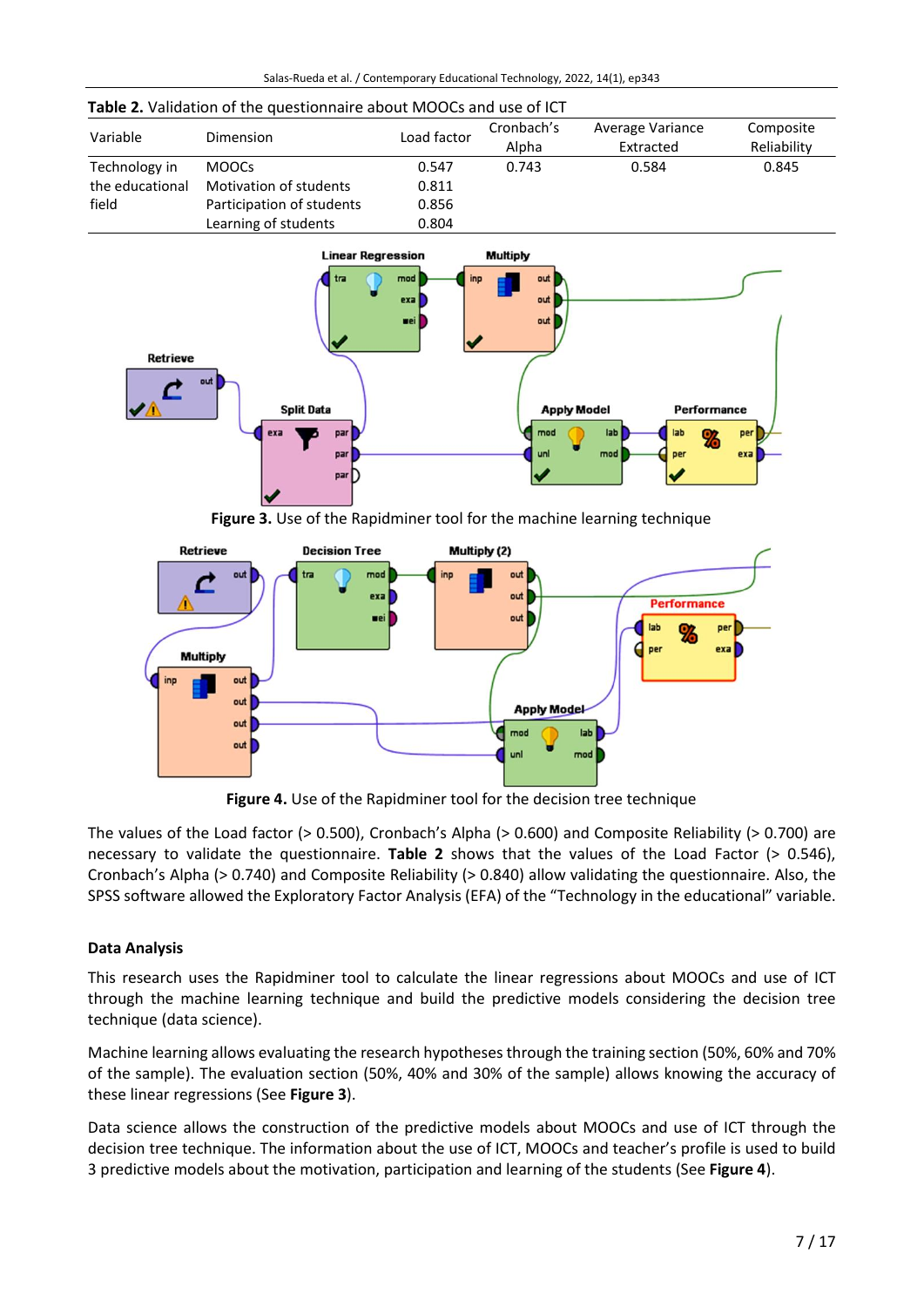| <b>Hypothesis</b>                                  | <b>Training</b> | Linear regression    | Conclusion      | Error squared |  |  |  |
|----------------------------------------------------|-----------------|----------------------|-----------------|---------------|--|--|--|
| H1: Organization of school activities              | 50%             | $y = 0.172x + 1.235$ | Accepted: 0.172 | 0.473         |  |  |  |
| in MOOCs $\rightarrow$ motivation of the           | 60%             | $y = 0.180x + 1.231$ | Accepted: 0.180 | 0.500         |  |  |  |
| students                                           | 70%             | $y = 0.192x + 1.234$ | Accepted: 0.192 | 0.442         |  |  |  |
| H2: Organization of school activities              | 50%             | $y = 0.264x + 1.039$ | Accepted: 0.264 | 0.449         |  |  |  |
| in MOOCs $\rightarrow$ participation of the        | 60%             | $y = 0.292x + 0.977$ | Accepted: 0.292 | 0.491         |  |  |  |
| students                                           | 70%             | $y = 0.298x + 0.997$ | Accepted: 0.298 | 0.484         |  |  |  |
| H <sub>3</sub> : Organization of school activities | 50%             | $y = 0.230x + 1.275$ | Accepted: 0.230 | 0.526         |  |  |  |
| in MOOCs $\rightarrow$ learning of the students    | 60%             | $y = 0.248x + 1.207$ | Accepted: 0.248 | 0.524         |  |  |  |
|                                                    | 70%             | $y = 0.239x + 1.240$ | Accepted: 0.239 | 0.486         |  |  |  |

## **Table 3.** Results of machine learning

## **Table 4.** Pearson's correlations

|                               | Motivation of the<br>students | Participation of the<br>students | Learning of the<br>students | <b>MOOCS</b> |
|-------------------------------|-------------------------------|----------------------------------|-----------------------------|--------------|
| Motivation of the students    |                               |                                  | ٠                           | -            |
| Participation of the students | 0.612                         |                                  | ۰                           | -            |
| Learning of the students      | 0.522                         | 0.576                            |                             | -            |
| <b>MOOCS</b>                  | 0.256                         | 0.339                            | 0.290                       |              |

## **RESULTS**

MOOCs facilitate *very much* (n = 35, 28.69%), *much* (n = 47, 38.52%), *little* (n = 36, 29.51%), and *very little* (n = 4, 3.28%) the organization of new school activities (See **Table 1**). Also, the results of machine learning indicate that the organization of the school activities in MOOCs positively influences the motivation, participation and learning of the students (See **Table 3**).

**Table 4** shows the Pearson's correlations about MOOCs and the use of ICT for the motivation, participation and learning of the students. The most significant value is located in the Participation of the students and MOOCs (0.339). On the other hand, the least significant value is located in the Motivation of the students and MOOCs (0.256).

## **Motivation of the Students**

The use of ICT in the educational field increases *very much* (n = 56, 45.90%), *much* (n = 51, 41.80%), and *little* (n = 15, 12.30%) the motivation of the students (See **Table 1**). The results of machine learning with 50% (0.172), 60% (0.180) and 70% (0.192) of training indicate that H1 is accepted (See **Table 3**). Therefore, the organization of the school activities in MOOCs positively influences the motivation of the students. On the other hand, the Pearson's coefficient about MOOCs and the motivation of students is 0.256.

**Table 5** shows 10 conditions of the PM1 about the organization of the school activities in MOOCs and use of ICT for the motivation of the students. For example, if the teacher considers that MOOCs facilitate *very much* the organization of new school activities and hasthe doctorate's degree then the use of ICT in the educational field increases *very much* the motivation of the students. Similarly, if the teacher considers that MOOCs facilitate *very much* the organization of new school activities and has the bachelor's degree then the use of ICT in the educational field increases *very much* the motivation of the students.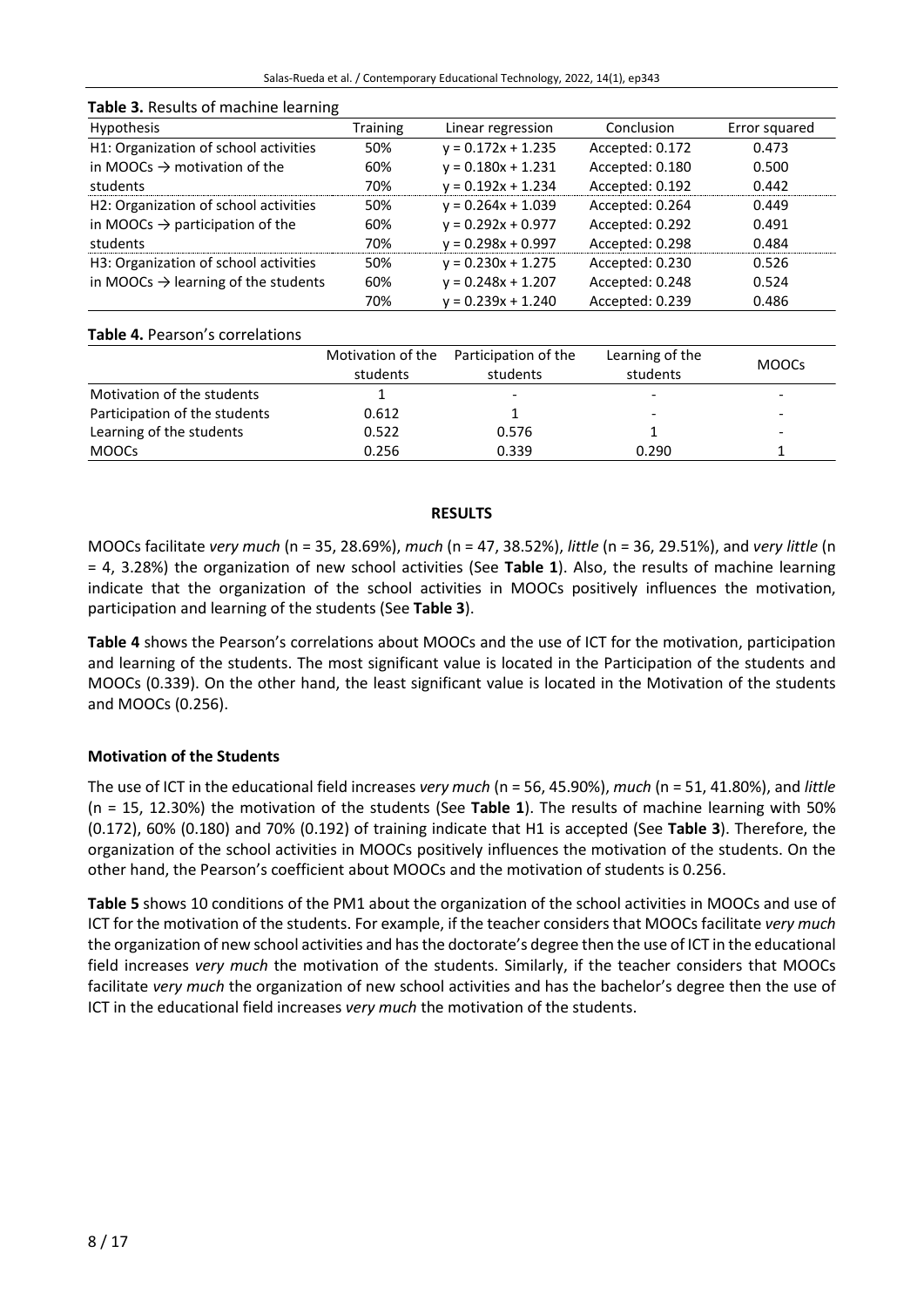| No.          | $MOOCs \rightarrow$ organization of new school | Sex | Maximum degree of  | ICT $\rightarrow$ motivation of the |  |
|--------------|------------------------------------------------|-----|--------------------|-------------------------------------|--|
|              | activities                                     |     | study              | students                            |  |
| $\mathbf{1}$ | Very much                                      |     | Doctorate's degree | Very much                           |  |
| 2            | Very much                                      |     | Master's degree    | Very much                           |  |
| 3            | Very much                                      |     | Specialty's degree | Much                                |  |
| 4            | Very much                                      |     | Bachelor's degree  | Very much                           |  |
| 5            | Much                                           |     |                    | Much                                |  |
| 6            | Little                                         |     | Doctorate's degree | Little                              |  |
|              | Little                                         |     | Master's degree    | Much                                |  |
| 8            | Little                                         |     | Specialty's degree | Little                              |  |
| 9            | Little                                         |     | Bachelor's degree  | Much                                |  |
| 10           | Very little                                    |     |                    | Little                              |  |

#### **Table 5.** PM1 about MOOCs and the motivation of the students

|  |  |  |  | Table 6. PM2 about MOOCs and the participation of the students |
|--|--|--|--|----------------------------------------------------------------|
|--|--|--|--|----------------------------------------------------------------|

| No.          | MOOCs $\rightarrow$ organization of new school | Sex   | Maximum degree of  | ICT $\rightarrow$ participation of |  |
|--------------|------------------------------------------------|-------|--------------------|------------------------------------|--|
|              | activities                                     |       | study              | the students                       |  |
| $\mathbf{1}$ | Very much                                      |       | Doctorate's degree | Very much                          |  |
| 2            | Very much                                      |       | Master's degree    | Very much                          |  |
| 3            | Very much                                      |       | Specialty's degree | Much                               |  |
| 4            | Very much                                      |       | Bachelor's degree  | Very much                          |  |
| 5            | Much                                           |       | Doctorate's degree | Very much                          |  |
| 6            | Much                                           |       | Master's degree    | Very much                          |  |
|              | Much                                           |       | Specialty's degree | Much                               |  |
| 8            | Much                                           |       | Bachelor's degree  | Much                               |  |
| 9            | Little                                         |       |                    | Little                             |  |
| 10           | Very little                                    | Man   |                    | Much                               |  |
| 11           | Very little                                    | Woman |                    | Little                             |  |

#### **Participation of the Students**

The use of ICT in the educational field increases *very much* (n = 59, 48.36%), *much* (n = 47, 38.52%), *little* (n = 15, 12.30%), and *very little* (n = 1, 0.82%) the participation of the students (See **Table 1**). The results of machine learning with 50% (0.264), 60% (0.292) and 70% (0.298) of training indicate that H2 is accepted (See **Table 3**). Therefore, the organization of the school activities in MOOCs positively influences the participation of the students. On the other hand, the Pearson's coefficient about MOOCs and the participation of the students is 0.339.

**Table 6** shows 11 conditions of the PM2 about the organization of the school activities in MOOCs and use of ICT for the participation of the students. For example, if the teacher considers that MOOCs facilitate *very much* the organization of new school activities and has the Doctorate's degree then the use of ICT in the educational field increases *very much* the participation of the students. On the other hand, if the teacher considers that MOOCs facilitate *much* the organization of new school activities and has the doctorate's degree then the use of ICT in the educational field increases *very much* the participation of the students.

## **Learning of Students**

The use of ICT in the educational field facilitates *very much* (n = 58, 47.54%), *much* (n = 39, 31.97%), *little* (n = 23, 18.85%), and *very little* (n = 2, 1.64%) the learning of the students (See **Table 1**). The results of machine learning with 50% (0.230), 60% (0.248) and 70% (0.239) of training indicate that H3 is accepted (See **Table 3**). Therefore, the organization of the school activities in MOOCs positively influences the learning of the students. On the other hand, the Pearson's coefficient about MOOCs and the learning of students is 0.290.

**Table 7** shows 8 conditions of the PM3 about the organization of the school activities in MOOCs and use of ICT for the learning of the students. For example, if the teacher considers that MOOCs facilitate *much* the organization of new school activities and has the doctorate's degree then the use of ICT in the educational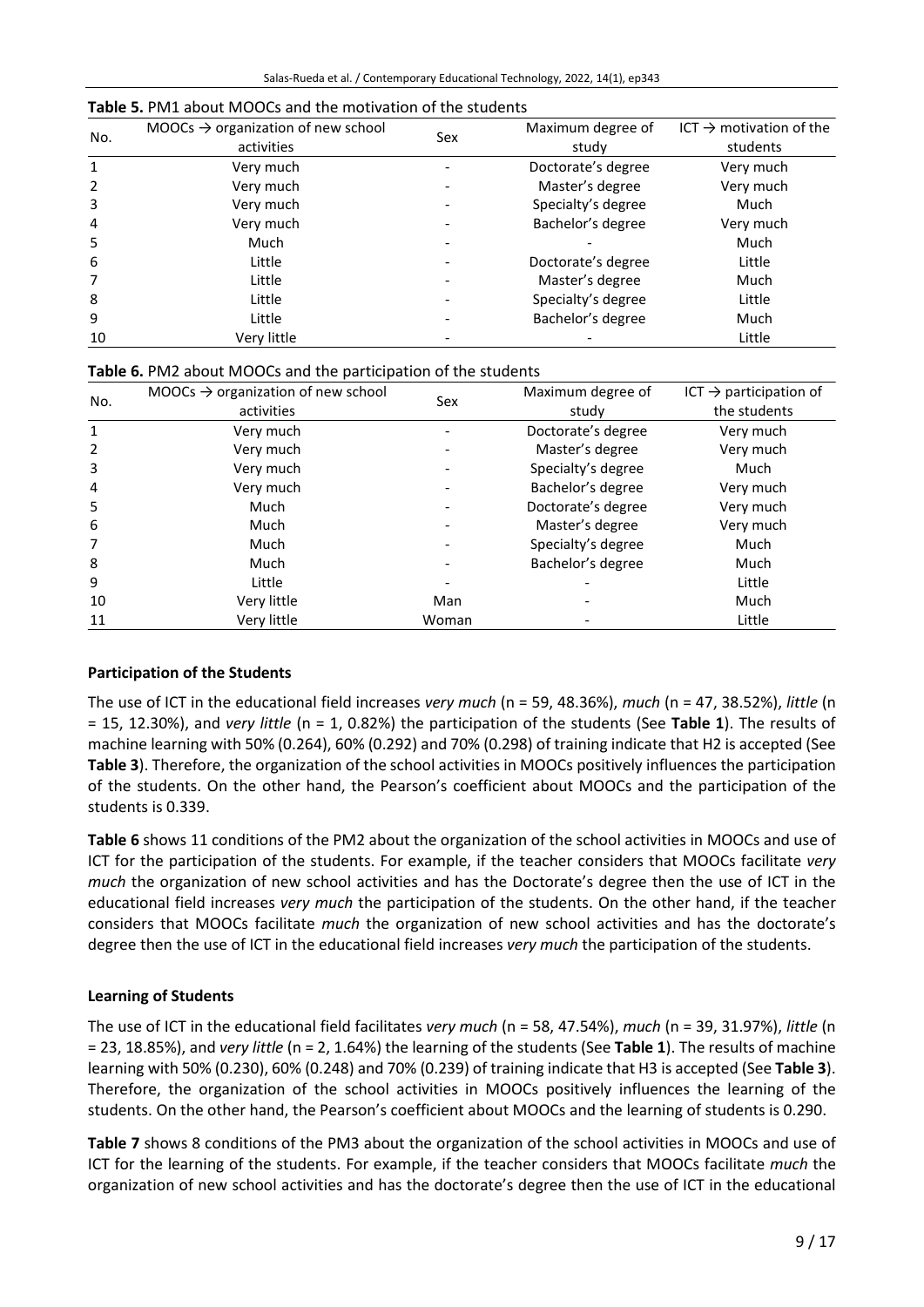| No. | MOOCs $\rightarrow$ organization of new<br>school activities | Sex   | Maximum degree of<br>study | $ICT \rightarrow learning$ of the students |
|-----|--------------------------------------------------------------|-------|----------------------------|--------------------------------------------|
| 1   | Very much                                                    |       |                            | Very much                                  |
| 2   | Much                                                         |       | Doctorate's degree         | Very much                                  |
| 3   | Much                                                         |       | Master's degree            | Much                                       |
| 4   | Much                                                         |       | Specialty's degree         | Very much                                  |
| 5   | Much                                                         |       | Bachelor's degree          | Much                                       |
| 6   | Little                                                       |       |                            | Little                                     |
| 7   | Very little                                                  | Man   |                            | Much                                       |
| 8   | Very little                                                  | Woman |                            | Little                                     |

#### **Table 7.** PM3 about MOOCs and the learning of the students

field facilitates *very much* the learning of the students. In the same way, if the teacher considers that MOOCs facilitate *much* the organization of new school activities and has the specialty's degree then the use of ICT in the educational field facilitates *very much* the learning of the students.

## **DISCUSSION**

Educational institutions use MOOCs to improve the teaching-learning conditions (Hsu et al., 2018; Lee & Chung, 2019; Martin et al., 2018). Similar to Kim et al. (2021), thistechnological tool allowed the construction of new virtual spaces that facilitate the educational process about the English Language. As a result of the analysis performed, 38.52% of the teachers (n = 47) thinks that MOOCs facilitate *much* the organization of new school activities. Also, MOOCs facilitate *very much* (n = 35, 28.69%) the organization of new school activities. Therefore, the majority of the educators (67.21%) have a favorable opinion about this technological tool.

# **Motivation of Students**

According to Mailizar et al. (2021), the incorporation of technological tools allows the construction of new virtual spacesthat favor the learning, motivation and satisfaction of the students. In particular, 45.90% of the teachers (n = 56) thinks that the use of ICT in the educational field increases *very much* the motivation of the students. Also, analysis showed that the use of ICT in the educational field increases *much* (n = 51, 41.80%) the motivation of the students. Therefore, the majority of the educators (87.70%) have a favorable opinion.

This research shares the ideas of various authors (e.g., Bozkurt et al., 2018; Brooker et al., 2018; Gamage et al., 2020) about the use of MOOCs to increase the motivation of the students. In fact, teachers use these technological tools and pedagogical models such as Blended Learning to innovate the school activities (Arnavut et al., 2020). The results of machine learning on H1 are higher than 0.170, therefore, the organization of the school activities in MOOCs positively influences the motivation of the students. Also, the Pearson's coefficient about MOOCs and the motivation of the students is higher than 0.250.

Data science identifies 10 conditions of the PM1. In this predictive model, the Maximum degree of study determines how the organization of new school activities in MOOCs influences the use of ICT for the motivation of the students. The decision tree technique identifies 3 conditions where the use of ICT in the educational field increases *very much* the motivation of the students. For example, if the teacher considers that MOOCs facilitate *very much* the organization of new school activities and has the Doctorate's degree then the use of ICT in the educational field increases *very much* the motivation of the students.

On the other hand, the PM1 has 4 predictive conditions related to the *Much* category about the motivation of the students. For example, if the teacher considers that MOOCs facilitate *very much* the organization of new school activities and has the Specialty's degree then the use of ICT in the educational field increases *much* the motivation of the students. Also, this predictive model has 3 predictive conditions related to the *Little* category about the motivation of the students. For example, if the teacher considers that MOOCs facilitate *little* the organization of new school activities and has the doctorate's degree then the use of ICT in the educational field increases *little* the motivation of the students.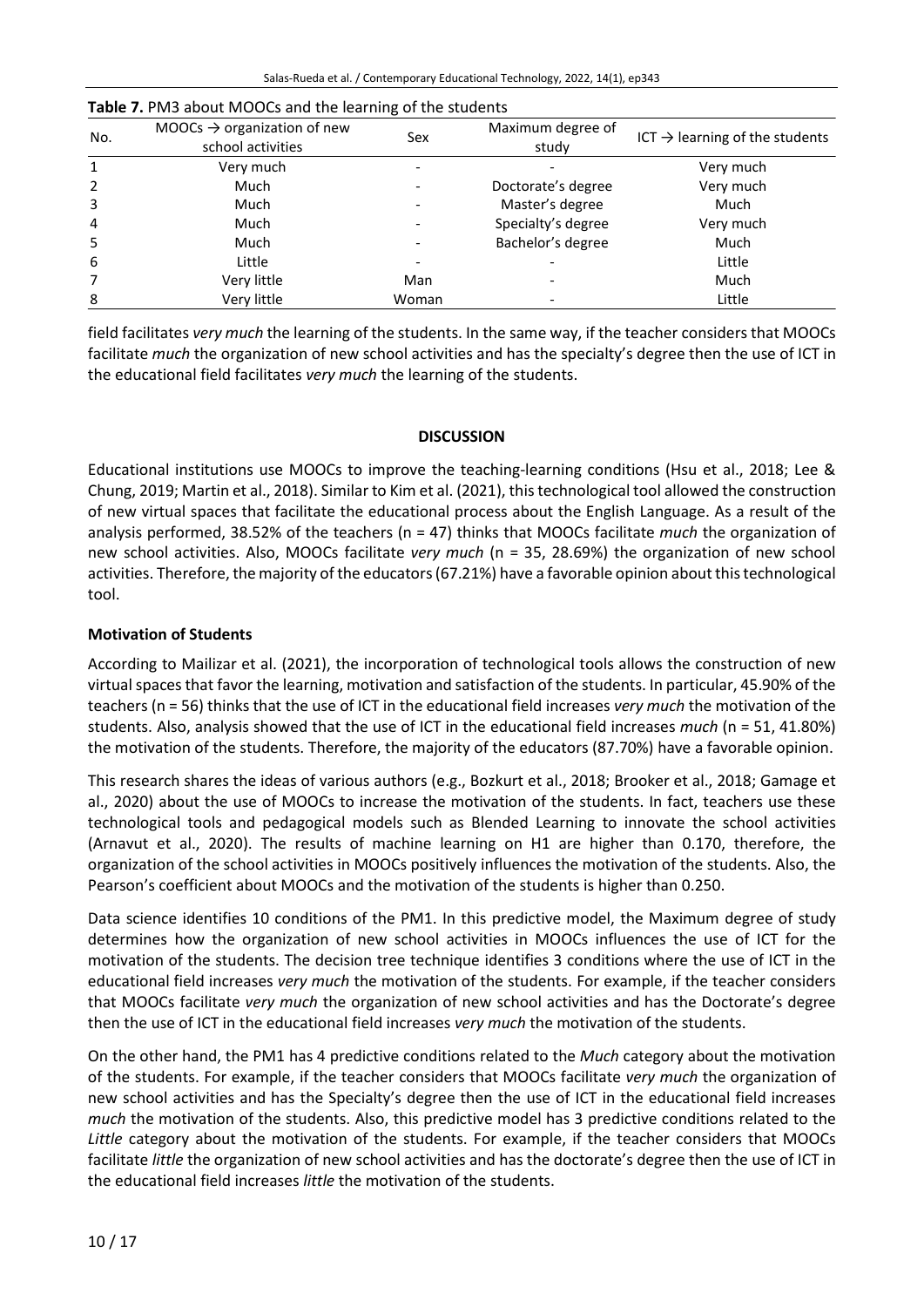## **Participation of Students**

As Njiku et al. (2021) indicated, teachers use technology tools to organize and conduct creative studentcentered activities. For example, the use of a MOOC in the Statistics course facilitated the active role of the participants inside and outside the classroom (You, 2019). In particular, 48.36% of the teachers (n = 59) thinks that the use of ICT in the educational field increases *very much* the participation of the students. Likewise, quantitative data reveals that the use of ICT in the educational field increases *much* (n = 47, 38.52%) the participation of the students. Therefore, the majority of the educators (86.88%) have a favorable opinion.

The incorporation of MOOCs in the school activities favors the participation of the students at any time (Cisel, 2019; Crues et al., 2018; Li et al., 2020). In particular, the students consulted the contents about bioelectricity and took the exams from anywhere through a MOOC (Zhou, 2017). The results of machine learning on H2 are higher than 0.260, therefore, the organization of the school activities in MOOCs positively influence the participation of the students. Also, the Pearson's coefficient about MOOCs and the participation of students is higher than 0.330.

Data science identifies 11 conditions of the PM2. In this predictive model, the Maximum degree of study and Sex of the educators determine how the organization of new school activities in MOOCs influences the use of ICT for the participation of the students. The decision tree technique identifies 5 conditions where the use of ICT in the educational field increases *very much* the participation of the students. For example, if the teacher considers that MOOCs facilitate *much* the organization of new school activities and has the doctorate's degree then the use of ICT in the educational field increases *very much* the participation of the students.

On the other hand, the PM2 has 4 predictive conditions related to the *Much* category about the participation of the students. For example, if the teacher considers that MOOCs facilitate *much* the organization of new school activities and has the bachelor's degree then the use of ICT in the educational field increases *much* the participation of the students. Also, this predictive model has 2 predictive conditions related to the *Little* category about the participation of the students. For example, if the teacher considers that MOOCs facilitate *little* the organization of new school activities and has the doctorate's degree then the use of ICT in the educational field increases *little* the participation of the students.

## **Learning of the Students**

This study shares the ideas of various authors (e.g., Kara, 2021; Persson & Nouri, 2018; Zhang & Zuo, 2019) about the use of technological tools to improve the teaching-learning conditions. As mentioned by Luik and Lepp (2021), the use of a MOOC facilitated the development of digital skills and increased the motivation of the students in the Introduction to Programming course. As a result of the analysis performed, 47.54% of the teachers (n = 58) thinks that the use of ICT in the educational field facilitates *very much* the learning of the students. Also, the use of ICT in the educational field facilitates *much* (n = 39, 31.97%) the learning of the students. Therefore, the majority of the educators (79.51%) have a favorable opinion.

Various authors (e.g., Liu et al., 2018; Persson & Nouri, 2018; Shen, 2018; Zhang & Zuo, 2019) highlight the role of ICT and MOOCs to carry out the school activities at any time and facilitate the learning process. For example, the consultation of the videos and realization of the online exams in a MOOC facilitated the assimilation of the knowledge about the administration (Kang, 2020). The results of machine learning on H3 are higher than 0.220, therefore, the organization of the school activities in MOOCs positively influence the learning of students. Also, the Pearson's coefficient about MOOCs and the learning of the students is higher than 0.289.

Data science identifies 8 conditions of the PM3. In this predictive model, the Maximum degree of study and Sex of the educators determine how the organization of new school activities in MOOCs influences the use of ICT for the learning of the students. The decision tree technique identifies 3 conditions where the use of ICT in the educational field facilitates *very much* the learning of the students. For example, if the teacher considersthat MOOCsfacilitate *much* the organization of new school activities and hasthe specialty's degree then the use of ICT in the educational field facilitates *very much* the learning of the students.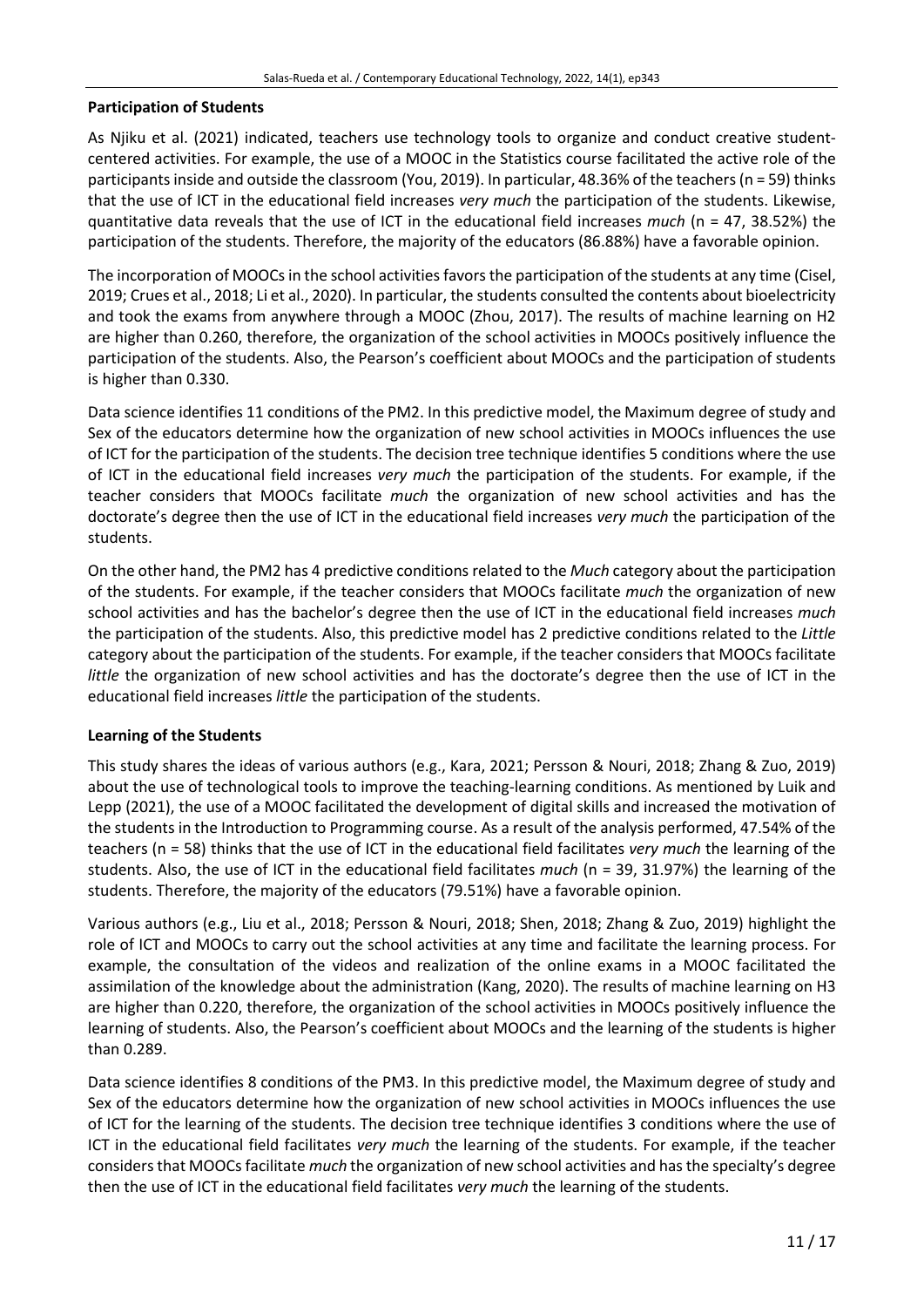On the other hand, the PM3 has 3 predictive conditions related to the *Much* category about the learning of the students. For example, if the teacher considers that MOOCs facilitate *much* the organization of new school activities and has the master's degree then the use of ICT in the educational field facilitates *much* the learning of the students. Also, this predictive model has 2 predictive conditions related to the *Little* category about the learning of students. For example, if the teacher considers that MOOCs facilitate *little* the organization of new school activities then the use of ICT in the educational field facilitates *little* the learning of the students.

Finally, teachers use technology to improve the learning process inside and outside the classroom (Acher et al., 2017; Isomottonen & Tirronen, 2017; Johnson, 2019). In particular, MOOCs facilitate the active participation of the students (Crues et al., 2018; Kurhila & Vihavainen, 2015; Shukor & Abdullah, 2019).

## **CONCLUSION**

Technological advances are modifying the planning of the school activities. For example, teachers can use MOOCs to create new educational spaces and facilitate the learning process at any time. The results of machine learning indicate that the organization of the school activities in MOOCs positively influence the motivation, participation and learning of the students. This research recommends the incorporation of MOOCs and use of ICT in the educational field in order to facilitate the active role of the students.

According to the teachers of the National Autonomous University of Mexico, the organization of the school activities in MOOCs and use of ICT play a fundamental role during the COVID-19 pandemic. In fact, the decision tree technique indicates that the Maximum degree of study and Sex of the educators determine how the organization of the school activities in MOOCs influences the use of ICT for the motivation, participation and learning of the students.

The limitations of this research are the size of the sample, teachers' perception and analysis about the impact of technology in the motivation, participation and learning of the students. Therefore, future research can analyze the use of ICT and MOOCs considering the development of skills and satisfaction of the students during the learning process. Likewise, data collection can be carried out in high schools and universities to analyze the perception of the students about the incorporation of these technological tools.

The implications of this research promotes that teachers use MOOCs and ICT to improve the educational conditions, create new remote school activities and build new virtual learning spaces. In fact, the organization of the school activities in MOOCs allows the personalization of the learning process because students learn at their own pace and have access to content of the courses from anywhere. Likewise, students can actively participate before, during and after the classes through MOOCs and ICT.

In conclusion, universities with the support of technological tools can improve the teaching-learning process and update the course during the COVID-19 pandemic. In particular, MOOCs represent a technological alternative to transform the school activities in the 21st century.

**Author contributions:** All authors were involved in concept, design, collection of data, interpretation, writing, and critically revising the article. All authors approve final version of the article.

**Funding:** The authors received no financial support for the research and/or authorship of this article.

**Declaration of interest:** Authors declare no competing interest.

**Data availability:** Data generated or analysed during this study are available from the authors on request.

## **REFERENCES**

- Acher, M., López-Herrejón, R. E., & Rabiser, R. (2017). Teaching software product lines: A snapshot of current practices and challenges. *ACM Transactions on Computing Education*, *18*(1), 1-31. <https://doi.org/10.1145/3088440>
- Adam, T. (2020). Open educational practices of MOOC designers: Embodiment and epistemic location. *Distance Education*, *41*(2), 171-185. <https://doi.org/10.1080/01587919.2020.1757405>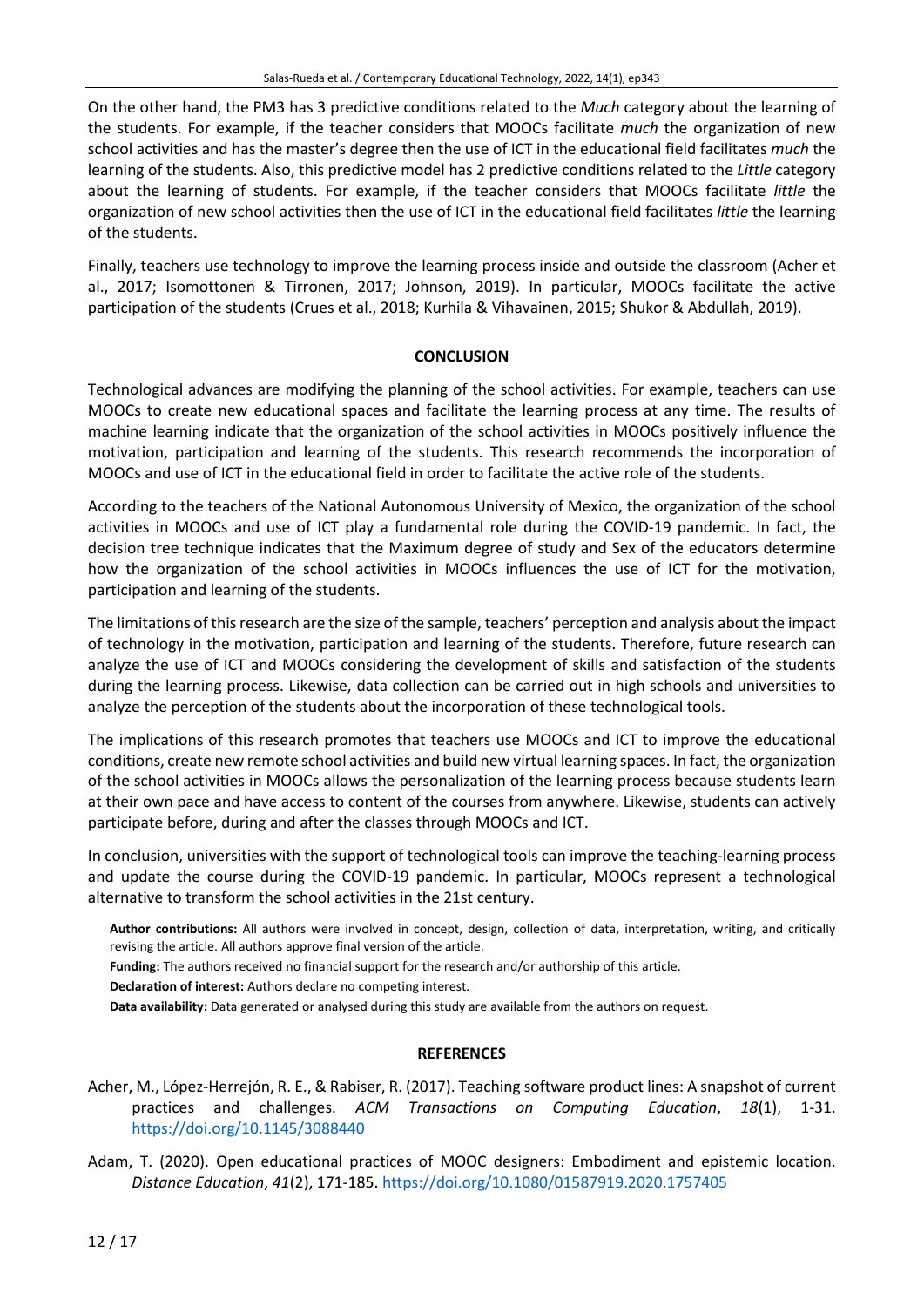- Albelbisi, N. A., Al-Adwan, A. S., & Habibi, A. (2021). Impact of quality antecedents on satisfaction toward MOOC. *Turkish Online Journal of Distance Education*, *22*(2), 164-175. <https://doi.org/10.17718/tojde.906843>
- Albelbisi, N., & Yusop, F. (2019). Factorsinfluencing learners' self –regulated learning skills in a Massive Open Online Course (MOOC) environment. *Turkish Online Journal of Distance Education*, *20*(3), 1-16. <https://doi.org/10.17718/tojde.598191>
- Almatrafi, O., Johri, A., & Rangwala, H. (2018). Needle in a haystack: Identifying learner posts that require urgent response in MOOC discussion forums. *Computers & Education*, *118*, 1-9. <https://doi.org/10.1016/j.compedu.2017.11.002>
- Almeida, A. N., & Hilleshein-de-Souza, M. L. (2020). Evaluation of the Pronatec courses: Benchmarking with long-term technical courses. *Meta: Avaliação*, *12*(34), 88-117. [https://doi.org/10.22347/2175-](https://doi.org/10.22347/2175-2753v12i34.2352) [2753v12i34.2352](https://doi.org/10.22347/2175-2753v12i34.2352)
- Arnavut, A., Bicen, H., & Tugun, V. (2020). An evaluation of classroom teachers' opinions on online material preparation training through MOOC and blended education model. *Turkish Online Journal of Distance Education*, *21*, 4-11. <https://doi.org/10.17718/tojde.770887>
- Atencio, P., Sánchez-Torres, G., Iral-Palomino, R., Branch-Bedoya, J. W., & Burgos, D. (2021). Conceptual architecture of the epidemiological surveillance technology platform for COVID-19. *Campus Virtuales*, *10*(1), 21-34.
- Bozkurt, A., Kilgore, W., & Crosslin, M. (2018). Bot-teachers in hybrid massive open online courses (MOOCs): A post-humanist experience. *Australasian Journal of Educational Technology*, *34*(3), 39-59. <https://doi.org/10.14742/ajet.3278>
- Broeck, L. V., Laet, T. D., Lacante, M., Pinxten, M., Soom. C. V., & Langie, G. (2020). The effectiveness of a MOOC in basic mathematics and time management training for transfer students in engineering. *European Journal of Engineering Education*, *45*(4), 534-549. <https://doi.org/10.1080/03043797.2019.1641692>
- Brooker, A., Corrin, L., De Barba, P., Lodge, J., & Kennedy, G. (2018). A tale of two MOOCs: How student motivation and participation predict learning outcomes in different MOOCs. *Australasian Journal of Educational Technology*, *34*(1), 73-87. <https://doi.org/10.14742/ajet.3237>
- Carmo-Silva, M. D., Soares-de-Mello, J. S., Simoes-Gomes, C. F., & Couto-Carlos, I. (2020). Efficiency analysis of scientific laboratories. *Meta: Avaliação*, *12*(36), 625-645. [https://doi.org/10.22347/2175-](https://doi.org/10.22347/2175-2753v12i36.2471) [2753v12i36.2471](https://doi.org/10.22347/2175-2753v12i36.2471)
- Chen, C., Sonnert, G., Sadler, P. M., Sasselov, D. D., Fredericks, C., & Malan, D. J. (2020). Going over the cliff: MOOC dropout behavior at chapter transition. *Distance Education*, *41*(1), 6-25. <https://doi.org/10.1080/01587919.2020.1724772>
- Chiu, T. K. F., & Hew, T. K. F. (2018). Factors influencing peer learning and performance in MOOC asynchronous online discussion forums. *Australasian Journal of Educational Technology*, *34*(4), 16-28. <https://doi.org/10.14742/ajet.3240>
- Cisel, M. (2019). The structure of the MOOC ecosystem as revealed by course aggregators. *American Journal of Distance Education*, *33*(3), 212-227. <https://doi.org/10.1080/08923647.2019.1610285>
- Crues, R. W., Henricks, G. M., Perry, M. Bhat, S. P., Anderson, C. J., Shaik, N., & Angrave, L. (2018). How do gender, learning goals, and forum participation predict persistence in a computerscience MOOC? *ACM Transactions on Computing Education*, *18*(4), 1-14. <https://doi.org/10.1145/3152892>
- Del-Castillo-Olivares, J. M. & Del-Castillo-Olivares, A. (2021). The impact of COVID-19 on higher education teachers and its conceptions on assessment. *Campus Virtuales*, *10*(1), 89-101.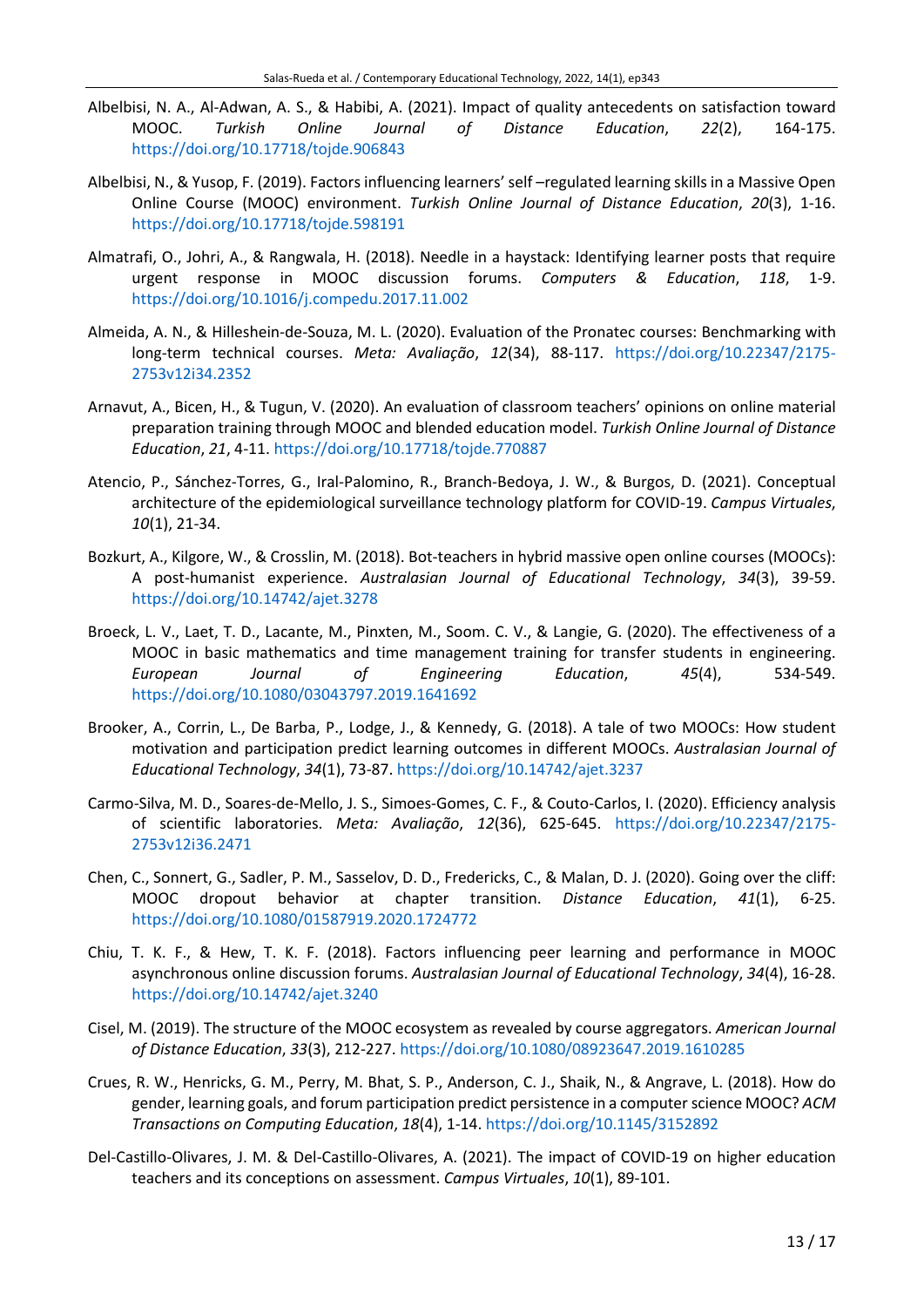- Doo, M. Y., Tang, Y., Bonk, C. J., & Zhu, M. (2020). MOOC instructor motivation and career development. *Distance Education*, *41*(1), 26-47. <https://doi.org/10.1080/01587919.2020.1724770>
- Fernandez-Díaz, E., Rodríguez-Hoyos, C., Belver-Dominguez, J., & Calvo-Salvador, A. (2020). Who takes a MOOC? Profile of students in the framework of a European project. *Turkish Online Journal of Distance Education*, *21*(2), 1-16. <https://doi.org/10.17718/tojde.727968>
- Gamage, D., Perera, I., & Fernando, S. (2020). Exploring MOOC user behaviors beyond platforms. *International Journal of Emerging Technologies in Learning*, *15*(16), 161-179. <https://doi.org/10.3991/ijet.v15i08.12493>
- Grande-de-Prado, M., García-Peñalvo, F. J., Corell Almuzara, A., & Abella-García, V. (2021). Higher education assessment during COVID-19 pandemic. *Campus Virtuales*, *10*(1), 49-58.
- Gregori, E. B., Zhang, J., Galván-Fernández, C., & Fernández-Navarro, F. A. (2018). Learnersupport in MOOCs: Identifying variables linked to completion. *Computers & Education*, *122*, 153-168. <https://doi.org/10.1016/j.compedu.2018.03.014>
- Hsu, J. Y., Chen, C. C., & Ting, P. F. (2018). Understanding MOOC continuance: An empirical examination of social support theory. *Interactive Learning Environments*, *26*(8), 1100-1118. <https://doi.org/10.1080/10494820.2018.1446990>
- Isomottonen, V., & Tirronen, V. (2017). Flipping and blending An action research project on improving a functional programming course. *ACM Transactions on Computing Education*, *17*(1), 1-35. <https://doi.org/10.1145/2934697>
- Jafari, E., Vajargah, K., Arefi, M., & Rezaeizadeh, M. (2018). MOOC-based curriculum model validation in higher education in Iran. *Turkish Online Journal of Distance Education*, *19*(3), 112-127. <https://doi.org/10.17718/tojde.445112>
- Ji, Z. (2016). Application and empirical investigation of new MOOC teaching system in computer application course. *International Journal of Emerging Technologies in Learning*, *11*(5), 62-67. <https://doi.org/10.3991/ijet.v11i05.5696>
- Johnson, P. M. (2019). Design and evaluation of an "athletic" approach to software engineering education. *ACM Transactions on Computing Education*, *19*(4), 1-25. <https://doi.org/10.1145/3344273>
- Joo, Y. J., So, H. J., & Kim, N. H. (2018). Examination of relationships among students' self-determination, technology acceptance, satisfaction, and continuance intention to use K-MOOCs. *Computers & Education*, *122*, 260-272. <https://doi.org/10.1016/j.compedu.2018.01.003>
- Jung, Y., & Lee, J. (2018). Learning engagement and persistence in Massive Open Online Courses (MOOCS). *Computers & Education*, *122*, 9-22. <https://doi.org/10.1016/j.compedu.2018.02.013>
- Kang, I. G. (2020). Heterogeneity of learners' behavioral patterns of watching videos and completing assessments in Massive Open Online Courses (MOOCs): A latent class analysis. *The International Review of Research in Open and Distributed Learnin*g, *21*(4), 222-237. <https://doi.org/10.19173/irrodl.v21i4.4645>
- Kara, N. (2021). A systematic review of the use of serious games in science education. *Contemporary Educational Technology*, *13*(2), ep295. <https://doi.org/10.30935/cedtech/9608>
- Khalid, A., Lundqvist, K., & Yates, A. (2020). Recommender systems for MOOCs: A systematic literature survey (January 1, 2012 – July 12, 2019). *The International Review of Research in Open and Distributed Learning*, *21*(4), 255-291. <https://doi.org/10.19173/irrodl.v21i4.4643>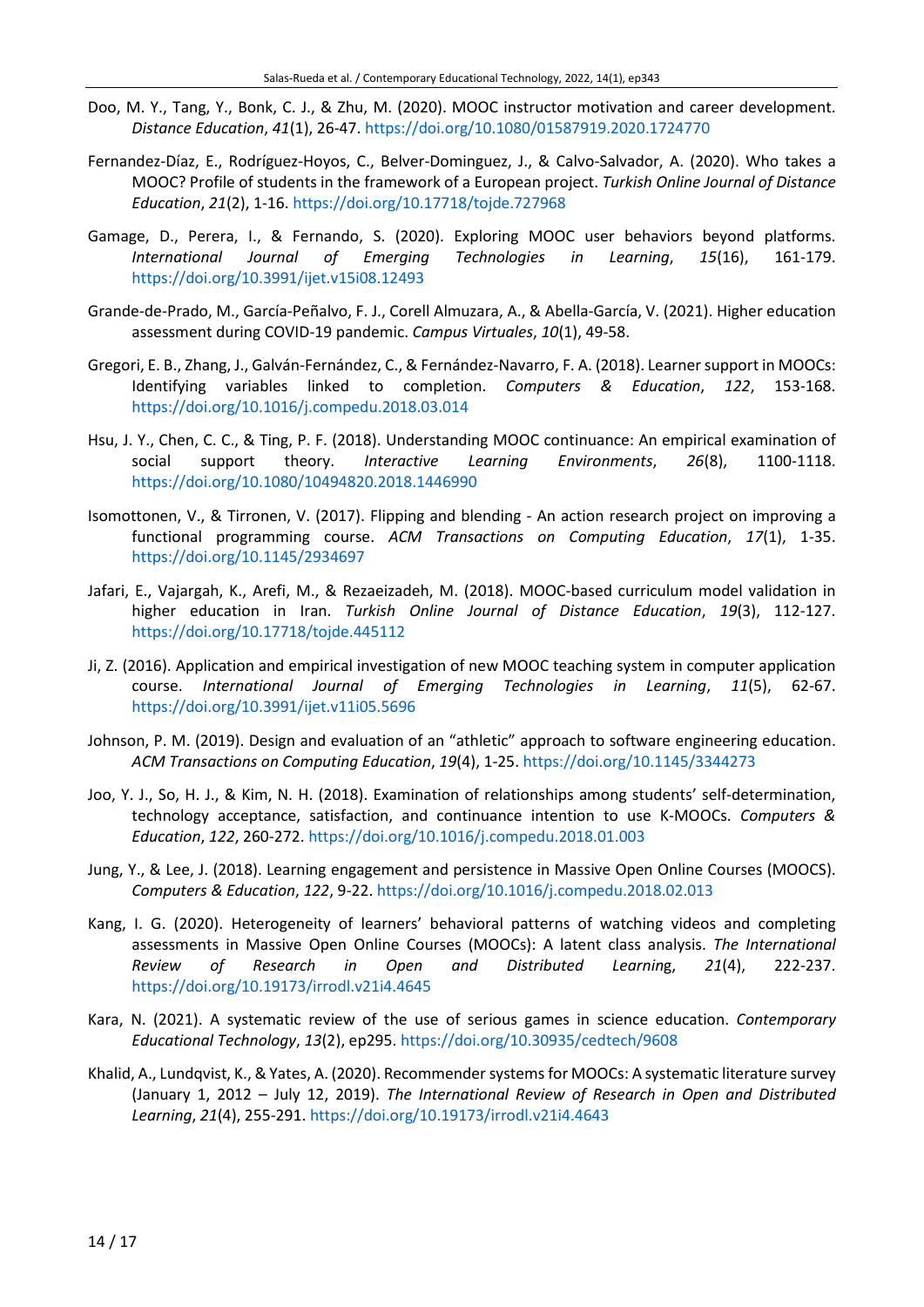- Kim, S., Bindoff, A., Farrow, M., McInerney, F., Borchard, J., & Doherty, K. (2021). Is the understanding dementia Massive Open Online Course accessible and effective for everyone? Native versus non-native English speakers. *The International Review of Research in Open and Distributed Learning*, *22*(3), 19-33. <https://doi.org/10.19173/irrodl.v22i3.5380>
- Kurhila, J., & Vihavainen, A. (2015). A purposeful MOOC to alleviate insufficient CS education in Finnish schools. *ACM Transactions on Computing Education*, *15*(2), 1-18. <https://doi.org/10.1145/2716314>
- Lee, S., & Chung, J. Y. (2019). Lessons learned from two years of K-MOOC experience. *Educational Media International*, *56*(2), 134-148. <https://doi.org/10.1080/09523987.2019.1614245>
- Li, H., Kim, M. K., & Xiong, Y. (2020). Individual learning vs. interactive learning: A cognitive diagnostic analysis of MOOC students' learning behaviors. *American Journal of Distance Education*, *34*(2), 121-136. <https://doi.org/10.1080/08923647.2019.1697027>
- Li, J. (2017). Construction of modern educational technology MOOC platform based on courseware resource storage system. *International Journal of Emerging Technologies in Learning*, *15*(16), 105-116. <https://doi.org/10.3991/ijet.v12.i09.7491>
- Liu, L., Zhang, L., Ye, P., & Liu, Q. (2018). Influence factors of satisfaction with mobile learning APP: An empirical analysis of China. *International Journal of Emerging Technologies in Learning*, *13*(3), 87-99. <https://doi.org/10.3991/ijet.v13i03.8381>
- Llorens-Largo, F., Villagrá-Arnedo, C., Gallego-Durán, F., & Molina-Carmona, R. (2021). COVID-proof: how project-based learning has supported lockdown. *Campus Virtuales*, *10*(1), 73-88.
- Lorente-Ruiz, A., Despujol, I., & Castañeda, L. (2021). MOOC as a leveling strategy in higher education: The case of the Polytechnic University of Valencia. *Campus Virtuales*, *10*(2), 9-25.
- Luik, P., & Lepp, M. (2021). Are highly motivated learners more likely to complete a computer programming MOOC? *International Review of Research in Open and Distributed Learning*, *22*(1), 41-58. <https://doi.org/10.19173/irrodl.v22i1.4978>
- Mailizar, M., Almanthari, A., & Maulina, S. (2021). Examining teachers' behavioral intention to use e-learning in teaching of mathematics: An extended TAM model. *Contemporary Educational Technology*, *13*(2), ep298. <https://doi.org/10.30935/cedtech/9709>
- Martin, N. I., Kelly, N., & Terry, P. C. (2018). A framework for self-determination in massive open online courses: Design for autonomy, competence, and relatedness. *Australasian Journal of Educational Technology*, *34*(2), 35-55. <https://doi.org/10.14742/ajet.3722>
- Medina-Labrador, M., Gómez-Zermeno, M., & Garza, L. D. (2020). Efficiency of biometric recognition technology based on typing dynamics in Mooc. *Turkish Online Journal of Distance Education*, *21*, 79- 87. <https://doi.org/10.17718/tojde.770922>
- Njiku, J., Mutarutinya, V., & Maniraho, J. F. (2021). Building mathematics teachers' TPACK through collaborative lesson design activities. *Contemporary Educational Technology*, *13*(2), ep297. <https://doi.org/10.30935/cedtech/9686>
- Oliveira, J. P. (2019). ICT and children's literature: challenges of pedagogical practice in the digital age. *Texto Livre*, *12*(2), 116-134. <https://doi.org/10.17851/1983-3652.12.2.116-134>
- Otto, D., Bollmann, A., Becker, S., & Sander, K. (2018). It's the learning, stupid! Discussing the role of learning outcomes in MOOCs. *Open Learning: The Journal of Open, Distance and e-Learning*, *33*(3), 203-220. <https://doi.org/10.1080/02680513.2018.1486183>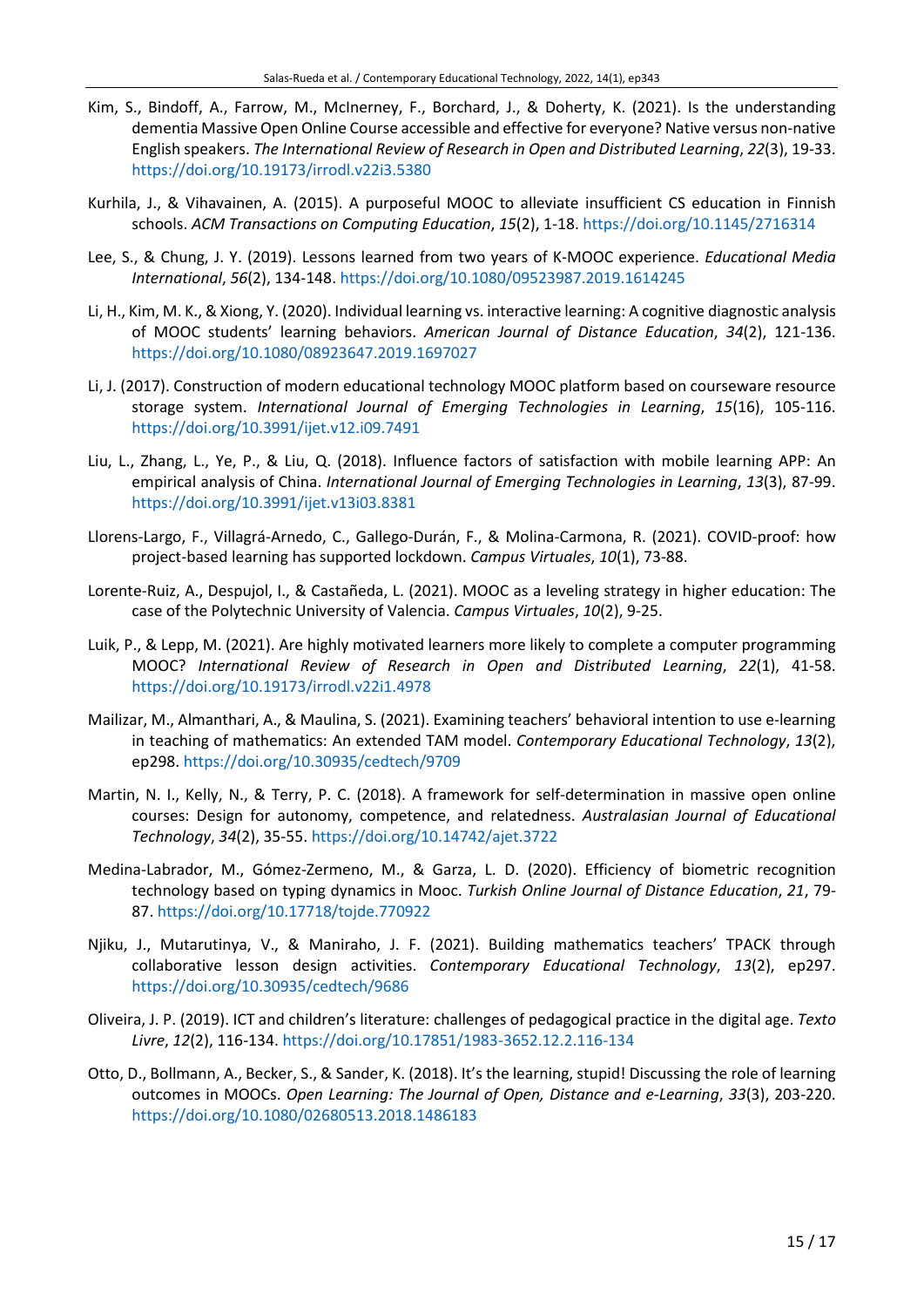- Oudeweetering, K. V., & Agirdag, O. (2018). Demographic data of MOOC learners: Can alternative survey deliveries improve current understandings? *Computers & Education*, *122*, 169-178. <https://doi.org/10.1016/j.compedu.2018.03.017>
- Padilla-Rodriguez, B. C., Armellini, A., & Rodriguez-Nieto, M. C. (2020). Learner engagement, retention and success: why size matters in massive open online courses (MOOCs). *Open Learning: The Journal of Open, Distance and e-Learning*, *35*(1), 46-62. <https://doi.org/10.1080/02680513.2019.1665503>
- Papadakis, S., Kalogiannakis, M., Sifaki, E., & Vidakis, N. (2017). Access Moodle using smart mobile phones. A case study in a Greek University. In A. Brooks, E. Brooks, & N. Vidakis (Eds.), *Interactivity, game creation, design, learning, and innovation* (pp. 376-385). Springer. [https://doi.org/10.1007/978-3-319-](https://doi.org/10.1007/978-3-319-76908-0_36) [76908-0\\_36](https://doi.org/10.1007/978-3-319-76908-0_36)
- Papadakis, S., Kalogiannakis, M., Sifaki, E., & Vidakis, N. (2018). Evaluating Moodle use via smart mobile phones. A case study in a Greek University. *EAI*, *5*(16), e1. [https://doi.org/10.4108/eai.10-4-](https://doi.org/10.4108/eai.10-4-2018.156382) [2018.156382](https://doi.org/10.4108/eai.10-4-2018.156382)
- Paton, R. M., Fluck, A. E., & Scanlan, J. D. (2018). Engagement and retention in VET MOOCs and online courses: A systematic review of literature from 2013 to 2017. *Computers & Education*, *125*, 191-201. <https://doi.org/10.1016/j.compedu.2018.06.013>
- Persson, V., & Nouri, J. (2018). A systematic review of second language learning with mobile technologies. *International Journal of Emerging Technologies in Learning*, *13*(2), 188-210. <https://doi.org/10.3991/ijet.v13i02.8094>
- Pilli, O., & Admiraal, W. (2016). A taxonomy of massive open online courses. *Contemporary Educational Technology*, *7*(3), 223-240. <https://doi.org/10.30935/cedtech/6174>
- Poultsakis, S., Papadakis, S., Kalogiannakis, M., & Psycharis, S. (2021). The management of digital learning objects of natural sciences and digital experiment simulation tools by teachers. *Advances in Mobile Learning Educational Research*, *1*(2), 58-71. <https://doi.org/10.25082/AMLER.2021.02.002>
- Salas-Rueda, R. A., Eslava-Cervantes, A. L., & Prieto-Larios, E. (2020). Teachers' perceptions about the impact of Moodle in the educational field considering data science. *Online Journal of Communication and Media Technologies*, *10*(4), e202023. <https://doi.org/10.30935/ojcmt/8498>
- Santoso, H. D., Desprianto, D. A., Nurrohmah, I., Nursalamah, R. K., & Putra, H. D. (2019). Customer journey construction of the Indonesian OpenEducation resources platform. *International Journal of Emerging Technologies in Learning*, *14*(24), 18-30. <https://doi.org/10.3991/ijet.v14i24.12045>
- Shen, C. (2018). MOOC teaching mode of news transmission based on network audio data decoding technology. *International Journal of Emerging Technologies in Learning*, *15*(16), 43-55. <https://doi.org/10.3991/ijet.v13i06.8582>
- Shukor, N. A., & Abdullah, Z. (2019). Using learning analytics to improve MOOC instructional design. *International Journal of Emerging Technologies in Learning*, *15*(16), 6-17. <https://doi.org/10.3991/ijet.v14i24.12185>
- Thomas, D. A., & Nedeva, M. (2018). Broad online learning EdTech and USA universities: symbiotic relationships in a post-MOOC world. *Studies in Higher Education*, *43*(10), 1730-1749. <https://doi.org/10.1080/03075079.2018.1520415>
- Tsai, Y. H., Lin, C. H., Hong, J. C., & Tai, K. H. (2018). The effects of metacognition on online learning interest and continuance to learn with MOOCs. *Computers & Education*, *121*, 18-29. <https://doi.org/10.1016/j.compedu.2018.02.011>
- Vaz-de-Oliveira, U. T. (2017). Language learning in blended and tandem with Brazilian partners: Flexible learning models. *Texto Livre*, *10*(2), 123-144. <https://doi.org/10.17851/1983-3652.10.2.123-144>